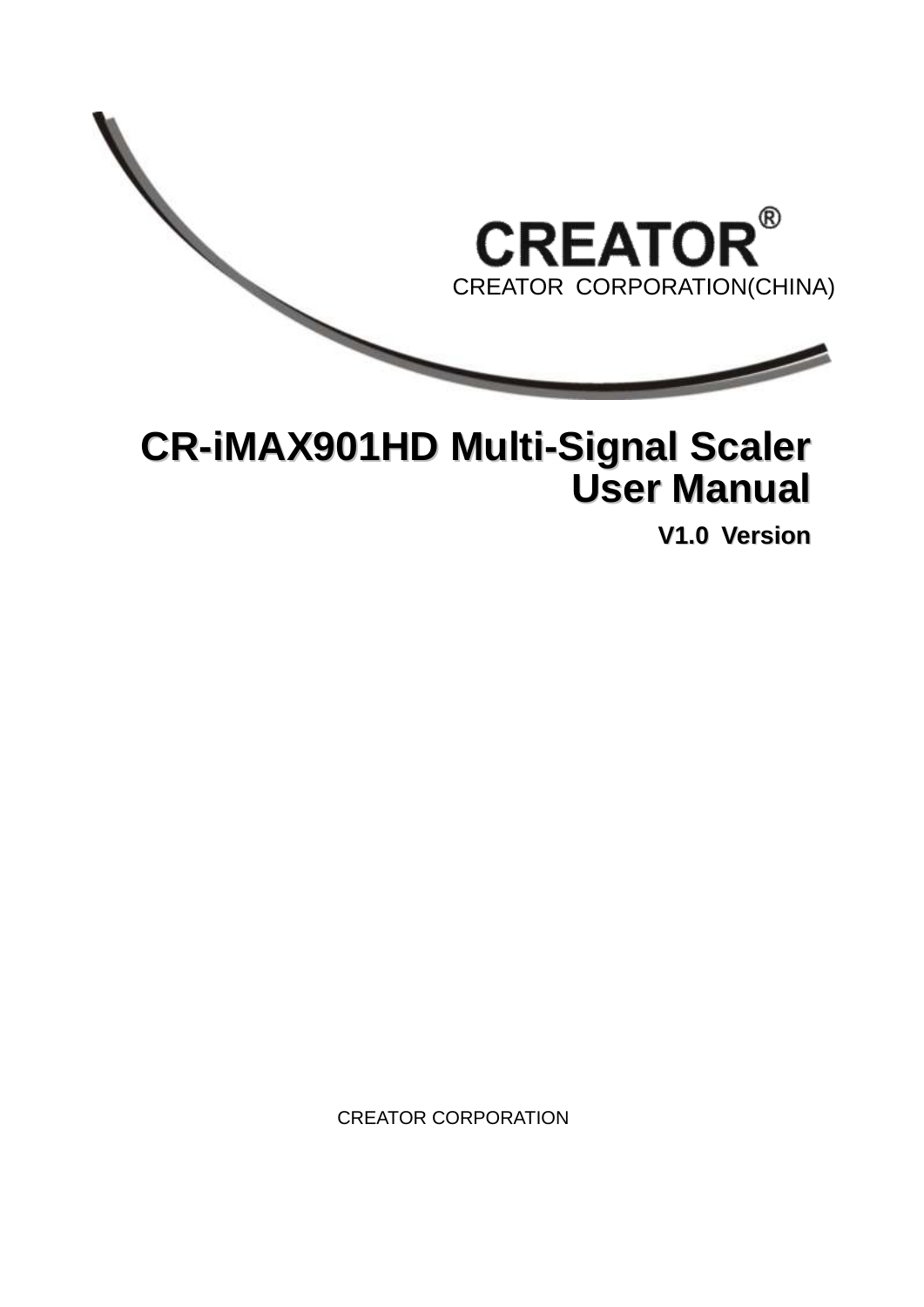# The meaning of symbols

### ■ Safety instructions

For your safe and correct use of equipments, we use a lot of symbols on the equipments and in the manuals, demonstrating the risk of body hurt or possible damage to property for the user or others. Indications and their meanings are as follow. Please make sure to correctly understand these instructions before reading the manual.

|    | This is A level product, which may cause radio      |
|----|-----------------------------------------------------|
|    | interference in the living environment. In this     |
|    | case, users may need to take the feasible           |
|    | measures to get around the interference.            |
|    | Remind users that the dangerous voltage             |
|    | without<br>insulation<br>occurring<br>within<br>the |
|    | equipment may cause people suffer from shock        |
|    | CE certification means that the product has         |
| CE | reached the directive safety requirements           |
|    | defined by the European Union. Users can be         |
|    | assured about the use of it                         |
|    | SGS certification means that the product has        |
|    | reached the quality inspection standards            |
|    | proposed by the world's largest SGS.                |
|    | This product passed the ISO9001 international       |
|    | quality certification (certification body: TUV      |
|    | Rheinland, Germany).                                |
|    | Warning: in order to avoid electrical shock, do     |
|    | not open the machine cover, nor is the useless      |
|    | part allowed to be placed in the box. Please        |
|    | contact the qualified service personnel.            |

#### ■ General information instructions

| 道 | It lists the factors leading to the unsuccessful<br>operation or set and the relevant information to |
|---|------------------------------------------------------------------------------------------------------|
|   | pay attention to                                                                                     |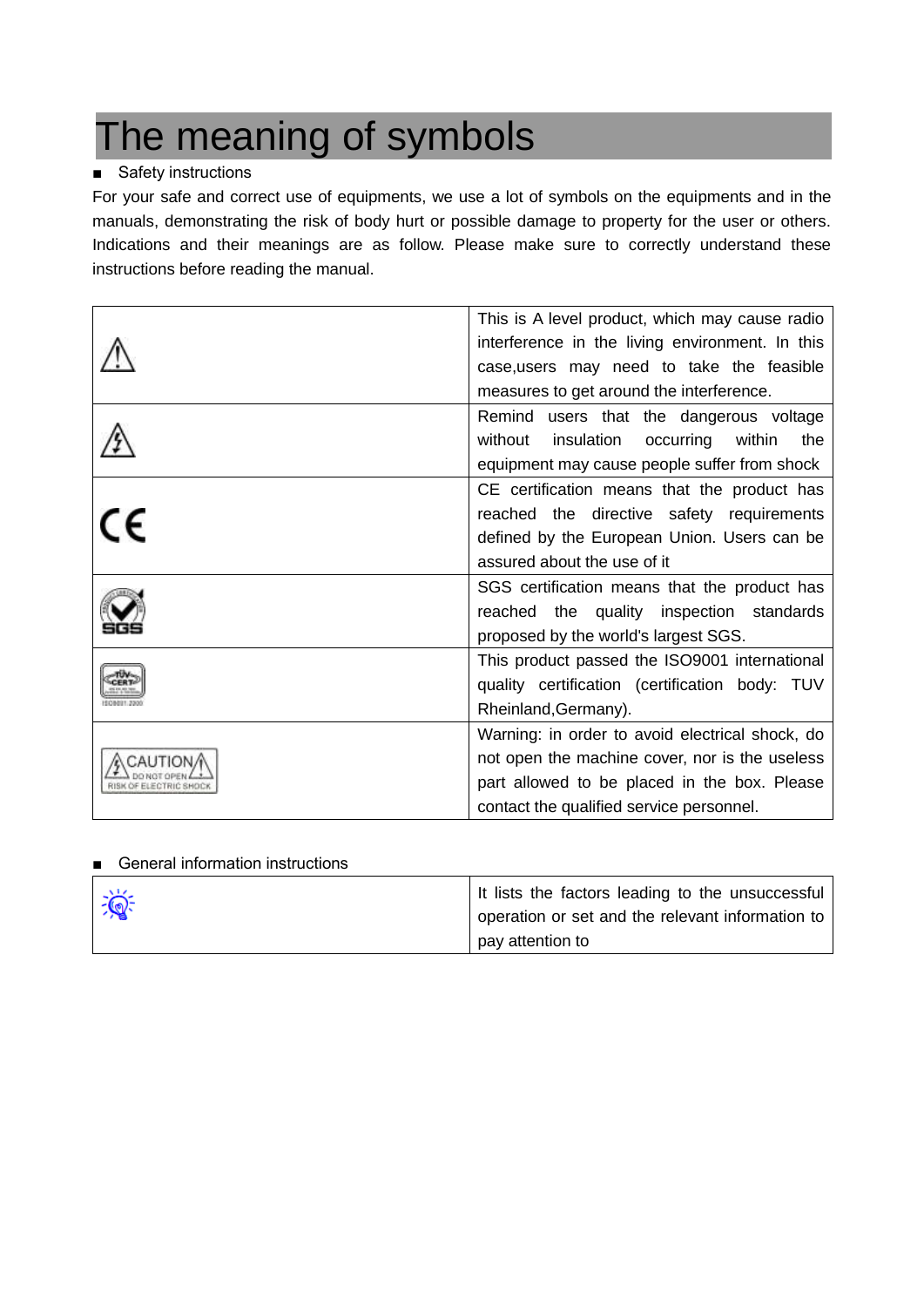## Important note

# **Warning**

In order to ensure the reliable performance of the equipment and the safety of the user, please observe the following matters during the process of installation, use and maintenance:

#### **The matters needing attention of installation**

◆ Please do not use this product in the following places:the place of dust,soot and electric conductivity dust, corrosive gas, combustible gas; the place exposed to high temperature, condensation,wind and rain; the occasion of vibration and impact . Electric shock, fire, wrong operation can lead to damage and deterioration to the product, either;

◆In processing the screw holes and wiring, make sure that metal scraps and wire head will not fall into the shaft of controller, as it could cause a fire, fault, or incorrect operation;

◆When the installation work is over, it should be assured there is nothing on the ventilated face, including packaging items like dust paper. Otherwise this may cause a fire, fault, incorrect operation for the cooling is not free;

◆ Should avoid wiring and inserting cable plug in charged state, otherwise it is easy to cause the shock, or electrical damage;

◆The installation and wiring should be strong and reliable,contact undesirable may lead to false action;

◆For a serious interference in applications, should choose shield cable as the high frequency signal input or output cable, so as to improve the anti-jamming ability of the system.

#### **Attention in the wiring**

◆Only after cutting down all external power source, can install, wiring operation begin, or it may cause electric shock or equipment damage;

◆This product grounds by the grounding wires .To avoid electric shocks, grounding wires and the earth must be linked together. Before the

connection of input or output terminal, please make sure this product is correctly grounded;

◆Immediately remove all other things after the wiring installation. Please cover the terminals of the products cover before electrification so as to avoid cause electric shock.

#### **Matters needing attention during operation and maintenance**

◆Please do not touch terminals in a current state,or it may cause a shock, incorrect operation;

◆Please do cleaning and terminal tighten work after turning off the power supply. These operations can lead to electric shock in a current state;

◆ Please do the connection or dismantle work of the communication signal cable , the expansion module cable or control unit cable after turning off the power supply, or it may cause damage to the equipment, incorrect operation;

◆Please do not dismantle the equipment, avoid damaging the internal electrical component;

◆Should be sure to read the manual, fully confirm the safety, only after that can do program changes,commissioning,start and stop operation;

**Matters needing attention in discarding product** 

◆Electrolytic explosion:the burning of electrolytic capacitor on circuit boards may lead to explosion;

◆Please collect and process according to the classification, do not put into life garbage;

◆Please process it as industrial waste, or according to the local environmental protection regulations.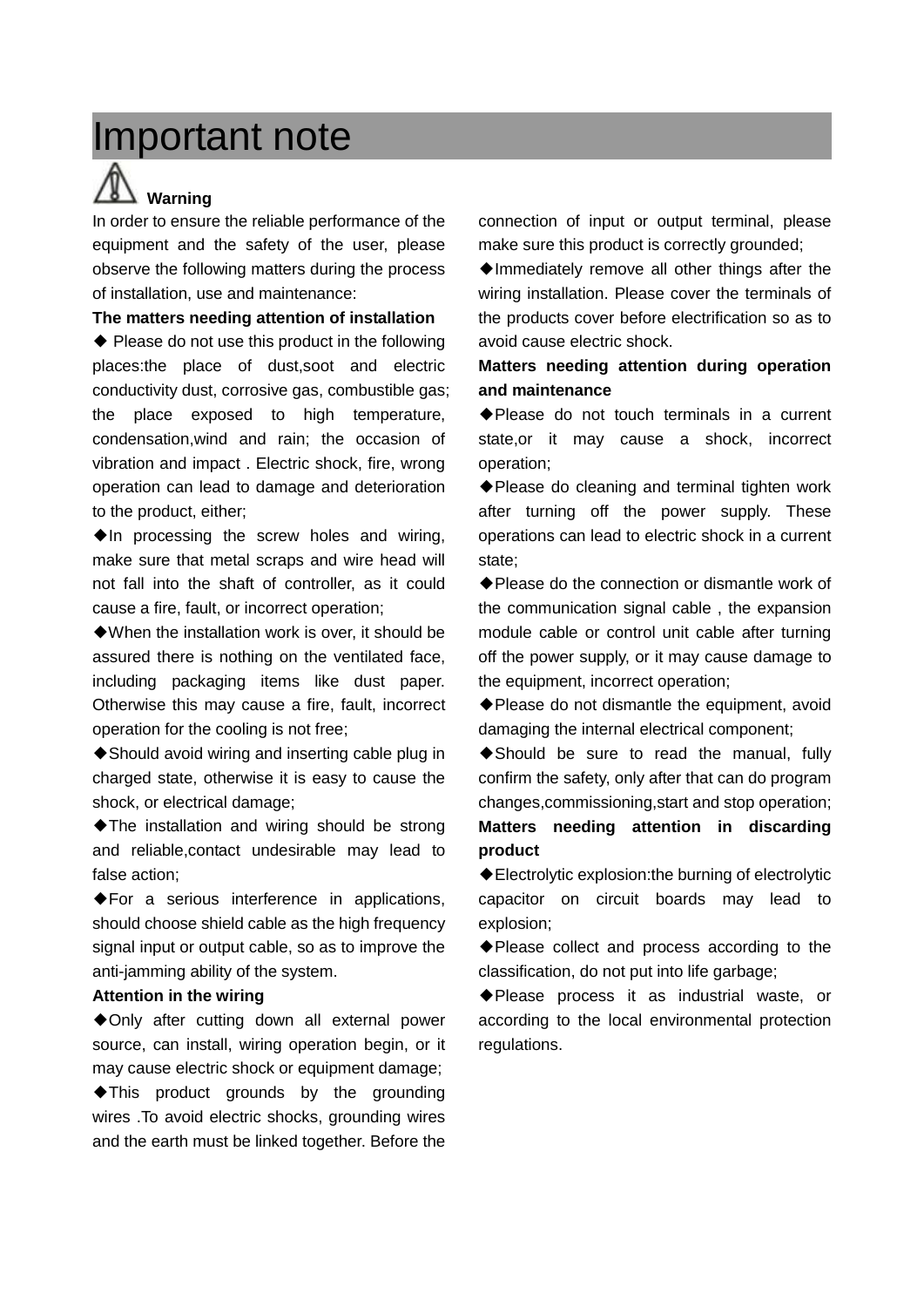## **Preface**

Video Converter User's Manual mainly introduces the operation methods of CR-iMAX901HD, their main performance parameters and common fault solutions.

This manual is only used as user instruction, not for a repair service usage. The functions or related parameters may be changed since the date of issue, please inquire the supplemental information from CREATOR Electronics or local distributors.

The copyright of this manual belongs to CREATOR Electronics. Without permission, no unit or individual shall adopt part or all of its content for commercial use.

The manual is protected by of the Copyright Law of the People's Republic of China and other regulations about intellectual property rights. Without written permission shall not be copied or distributed.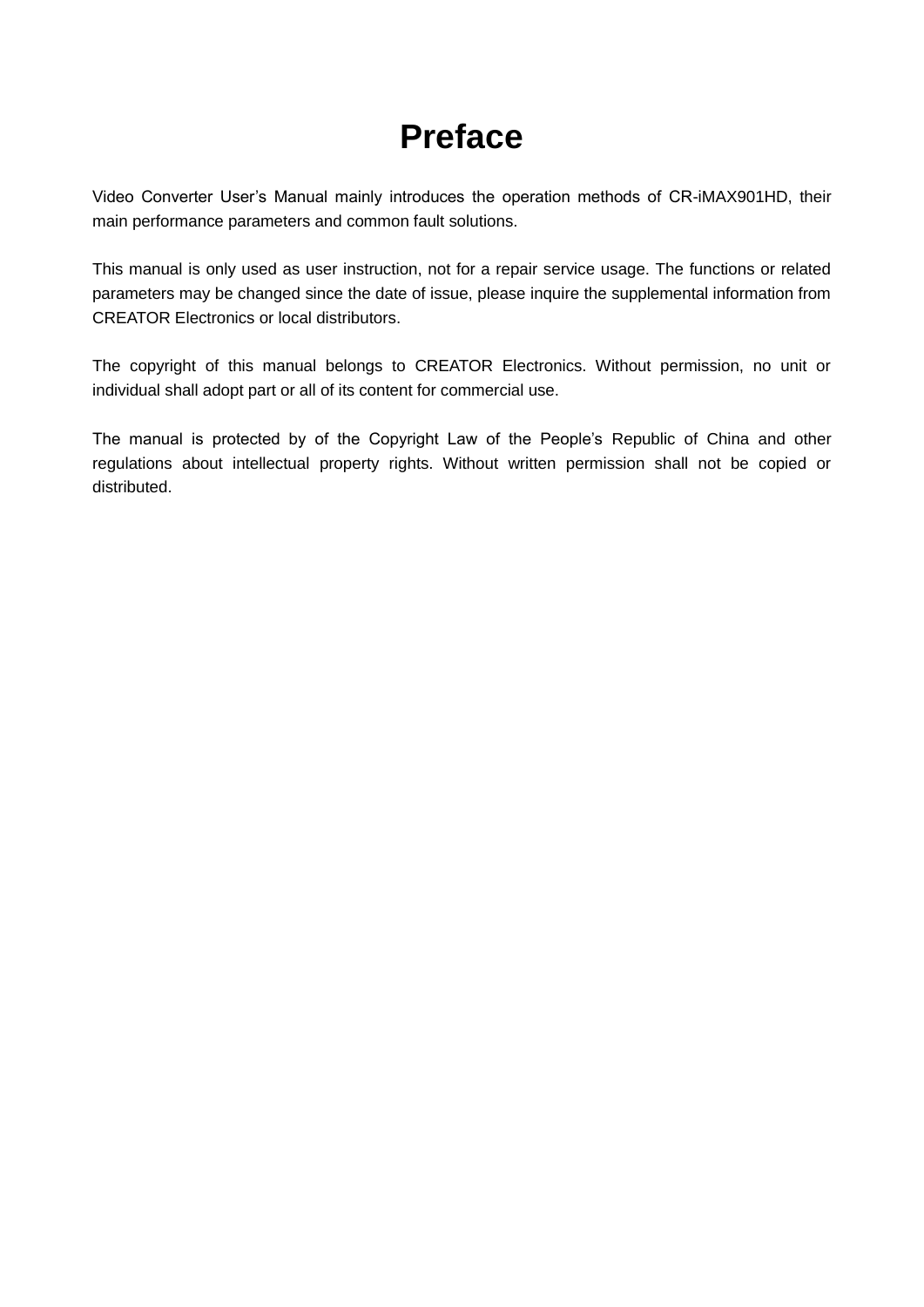## **Contents**

| 1.1              |
|------------------|
| 1.2 <sub>2</sub> |
|                  |
| 2.1              |
| 2.2              |
|                  |
| 2.2              |
| 2.3              |
| $2.4^{\circ}$    |
|                  |
|                  |
|                  |
|                  |
|                  |
|                  |
|                  |
|                  |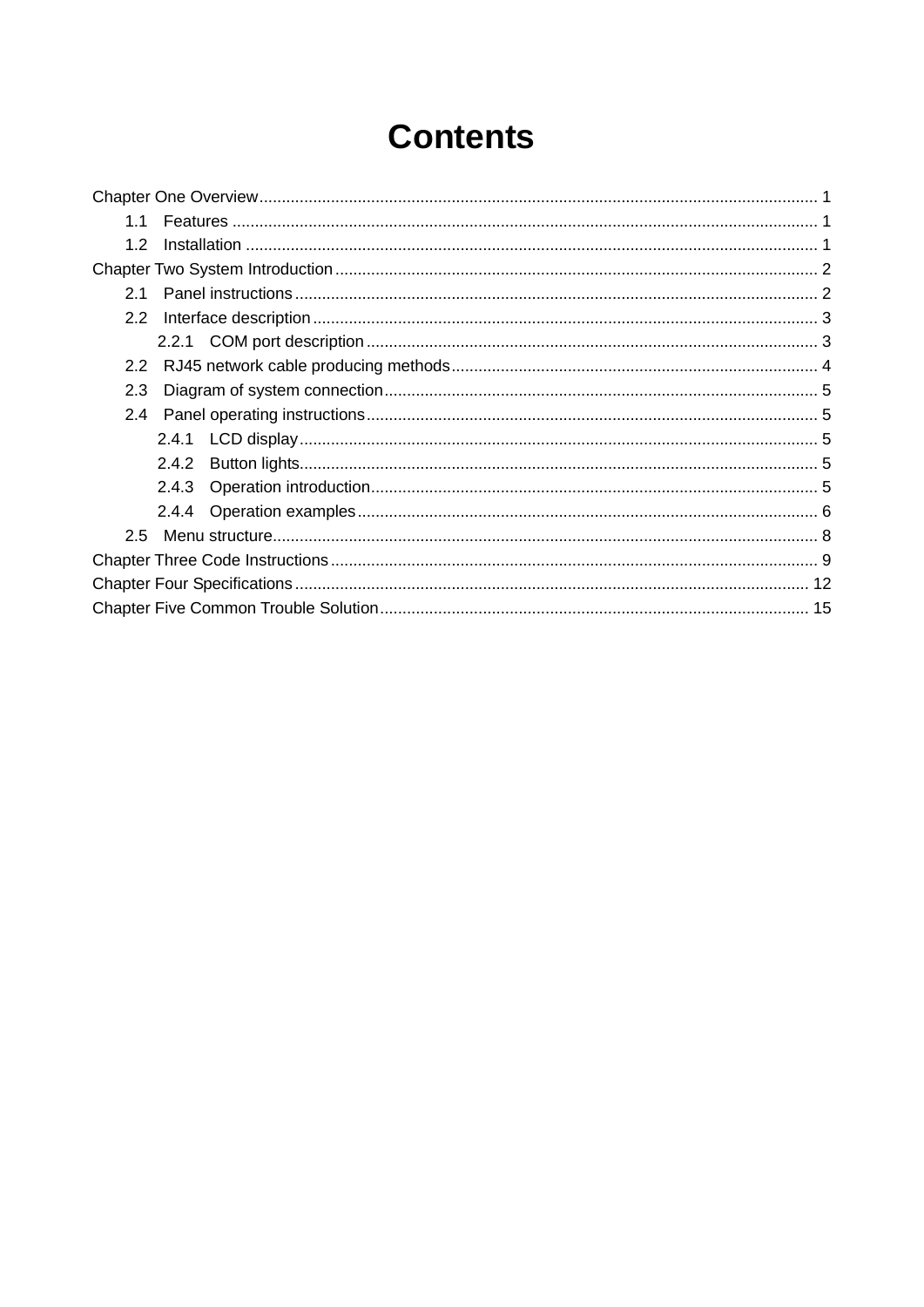## **Chapter One Overview**

New generation of CR-iMAX901HD is a kind of scaler that can switch different types of signal input to HDMI and HDBase output. It has 9 input video signal source:

CVBS,(Y,Pb/Cb,Pr/Cr),VGA ,HDMI and HDBaseT signal convert/switch to unified HDMI/HDBaseT signal output,all input signals can fold lines to a user-defined output resolution.

The product also supports 9 unbalanced analog stereo audio inputs,by switching to the audio amplifier output. HDMI input and output can support audio signal synthesis or separation. Scaler using the front panel buttons,RS232,IR and Ethernet control and HDBaseT remote control,can be widely used in broadcast television engineering, multimedia conference room, large screen display engineering, television education, command and control centers and other occasions.

#### <span id="page-5-1"></span>**1.1 Features**

ſ

<span id="page-5-0"></span>用户手册

◆ Support 9 video signal input; 1CVBS,1Y,Pb/Cb,Pr/Cr,2VGA,3HDMI,

1DisplayPort, 1HDBaseT input;

◆ 2 video signal output; 1 HDMI,1 HDBaseT output;

◆ Support 9 analog audio inputs;unbalanced stereo, 20Hz~20KHz;

◆ Support 1 balanced stereo audio amplifier output;2x10W @ 8Ω,2x20W@4Ω;

♦ Each audio input has 8 degree coarse control of volume,the output has 100 degree fine control of volume;

 $\bullet$  Input and output resolution maximum support WUXGA;

◆ Audio and video switching;truly realizing switch with no blank screen, no debris;

◆ Support for HDM 1.2a, HDCP1.3, Display

#### Port 1.1;

 HDMI inputs and outputs can isolate or synthesize audio;

◆ Support brightness, contrast adjustment, VGA screen automatically adjustment,thus to meet your different needs for image screen visual effects;

◆ Support brightness, contrast adjustment, VGA screen automatically adjustment, thus to meet your different needs for image screen visual effects;

◆ EDID manager;

With the function of restoring factory defaults.

## <span id="page-5-2"></span>**1.2 Installation**

Matrix host with all-metal chassis can be installed on the standard 19-inch rack,as shown below:

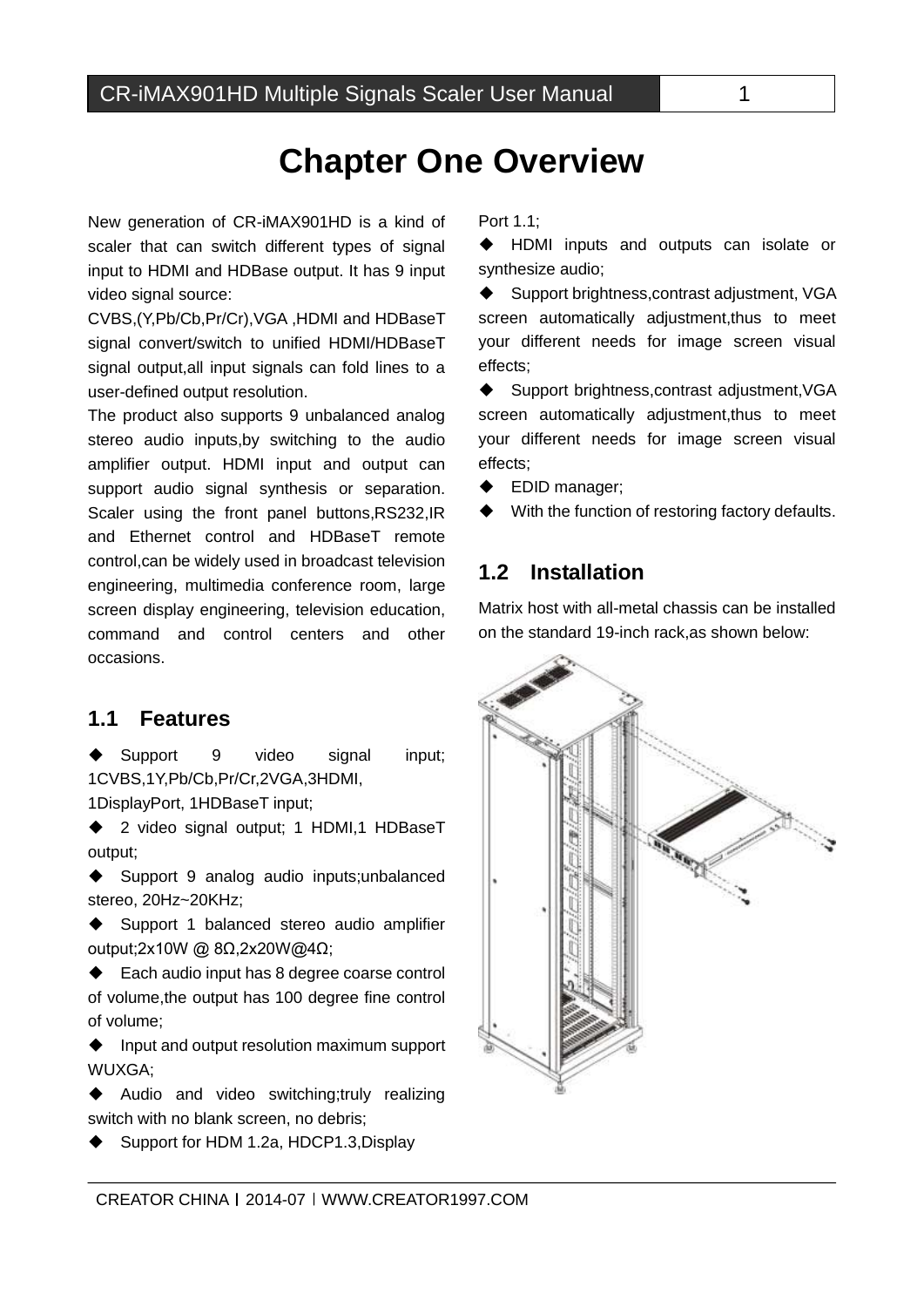## **Chapter Two System Introduction**

## <span id="page-6-1"></span>**2.1 Panel instructions**

Front panel:

<span id="page-6-0"></span>用户手册

ſ



Rear panel:



#### ① **LCD display**

Display the current status of output screen and operating information.

#### ② **SENSOR——infrared receiver**

Use with the dedicated remote control of **CREATOR** 

#### ③ **INPUTS SELECTION——input source type, input audio channel selection keys**

It is used to select the input source type.If you need to select VGA1 source signal input, you need to press the corresponding button, similarly, if you need to select 1-10 channel input audio signal source, just press the corresponding button.

#### ④ **AV——video/ audio setting button**

If you need to select the video input signal from the INPUTS SELECTION, you must set the current state of switching the video through AV firstly; if you need to select the audio input signal, you must set the current state of switching the audio through AV. AV button lights, INPUTS SELECTION select the audio input signal.

#### ⑤ **MUTE——normal audio/ silent mode**

MUTE button light is silent mode, MUTE button lights off is normal mode.

**The silent mode set by the MUTE button is invalid to the DisplayPort interface input audio signal.**

#### ⑥ **SETUP**

#### **MENU——Menu setting button**

 With this button,you can enter the LCD menu to set the corresponding function

#### **ENTER——OK**

The OK button to set the MENU function

#### ⑦ **PARAMETER——check knob**

Cooperate with MENU settings,to be as a menu direction arrow.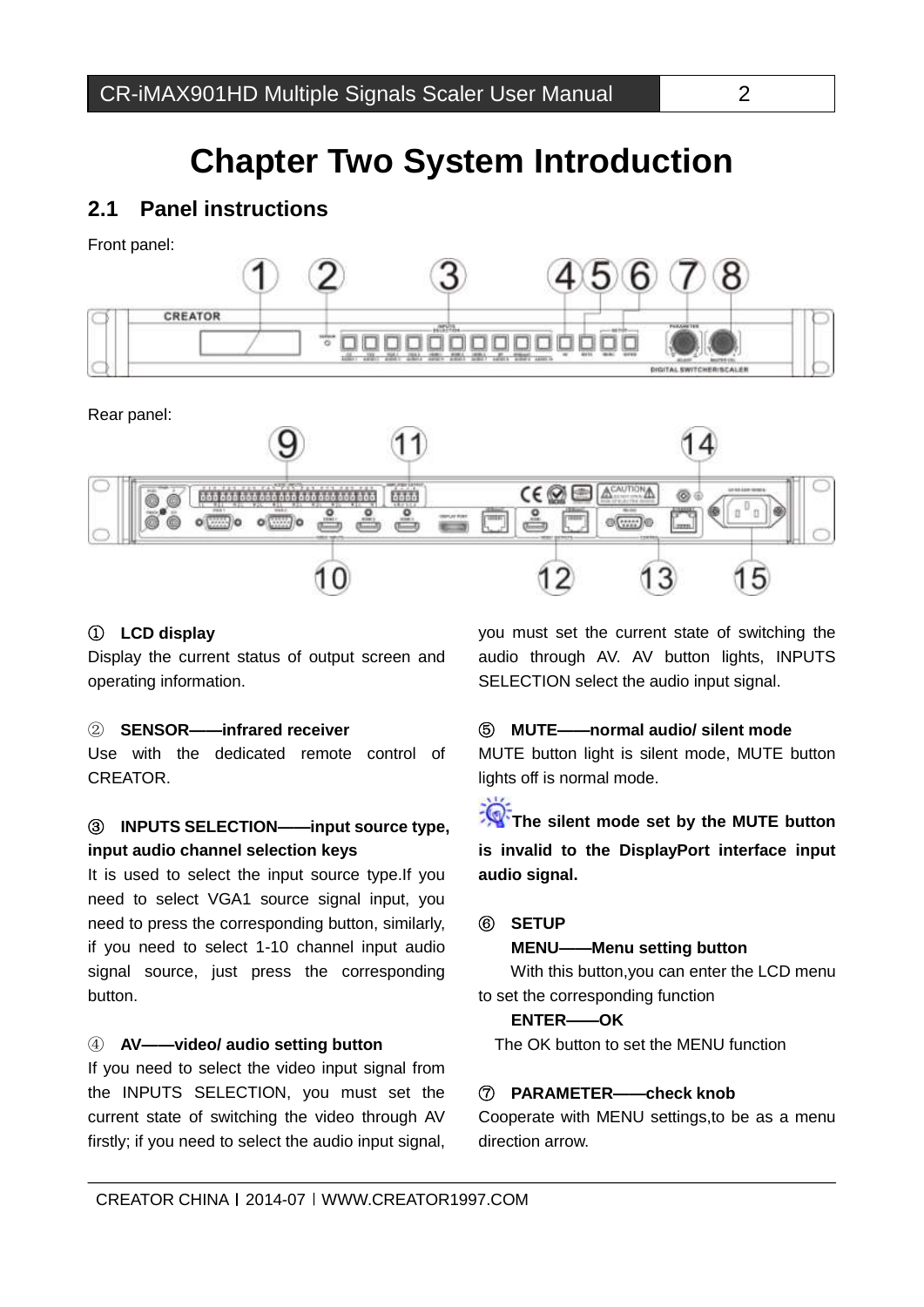#### ⑧ **MASTER VOL——master volume control knob**

ſ

用户手册

This knob can help to adjust the analog output volume,each step is 0.5Db.

#### ⑨ **AUDIO INPUTS——9 unbalanced audio inputs**

AUDIO INPUTS1~9 unbalanced audio input interface,wherein when the AUDIO INPUTS 1~4 audio interfaces have access to the audio source,CV,YPbPr,VGA1,VGA2 and other video input interface have access to signals:

AUDIO INPUTS 1 and CV signal default fixed synthesis HDIM output.

AUDIO INPUTS 2 and YPbPr signal default fixed synthesis HDIM output.

AUDIO INPUTS 3 and VGA1 signal default fixed synthesis HDIM output.

AUDIO INPUTS 4 and VGA2 signal default fixed synthesis HDIM output.

## ⑩ **VIDEO INPUTS——1 CVBS, 1 component video YPbPr,2 VGA,3 HDMI,1 DisplayPort,1 HDBaseT input.**

**DisplayPort audio interface input signal can not be output from the amplifier balanced audio interface.**

11 **AMPLIFIER OUTPUT ——1 amplifier balanced audio output**

### **12 VIDEO OUTPUT——1 HDMI, 1 HDBaseT output;**

Wherein when the CV, YPbPr, VGA1,VGA2 video input interface and AUDIO INPUTS 1~4 audio interface have access to signals:

AUDIO INPUTS 1 and CV signal default fixed synthesis HDIM output.

AUDIO INPUTS 2 and YPbPr signal default fixed synthesis HDIM output.

AUDIO INPUTS 3 and VGA1 signal default fixed

synthesis HDIM output.

AUDIO INPUTS 4 and VGA2 signal default fixed synthesis HDIM output.

#### 13 **CONTROL——signal control district**

**RS-232——**RS-232 control port, with the baud rate of 115200,is to connect a computer or other equipment with RS232 control interface to achieve the goal of controlling the device.

**ETHERNET——**Ethernet control port can get into the internet to achieve the goal of controlling the device.

#### **14 Ground column**

#### 15 **System power input port**

Controller power input,support AC100~240V 50/60Hz.

### <span id="page-7-0"></span>**2.2 Interface description**

#### <span id="page-7-1"></span>**2.2.1 COM port description**

Professional CR-iMAX901HD switching scaler can control via RS-232 serial interface or optional Ethernet control port.



COM port pin description is as follows:

| Pin-out | signal     | description    |
|---------|------------|----------------|
|         |            |                |
| 2       | <b>TXD</b> | Sending data   |
| 3       | <b>RXD</b> | Receiving data |
| 4       |            |                |
| 5       | <b>GND</b> | Signal ground  |
| 6       |            |                |
| 7       |            |                |
| 8       |            |                |
| 9       |            |                |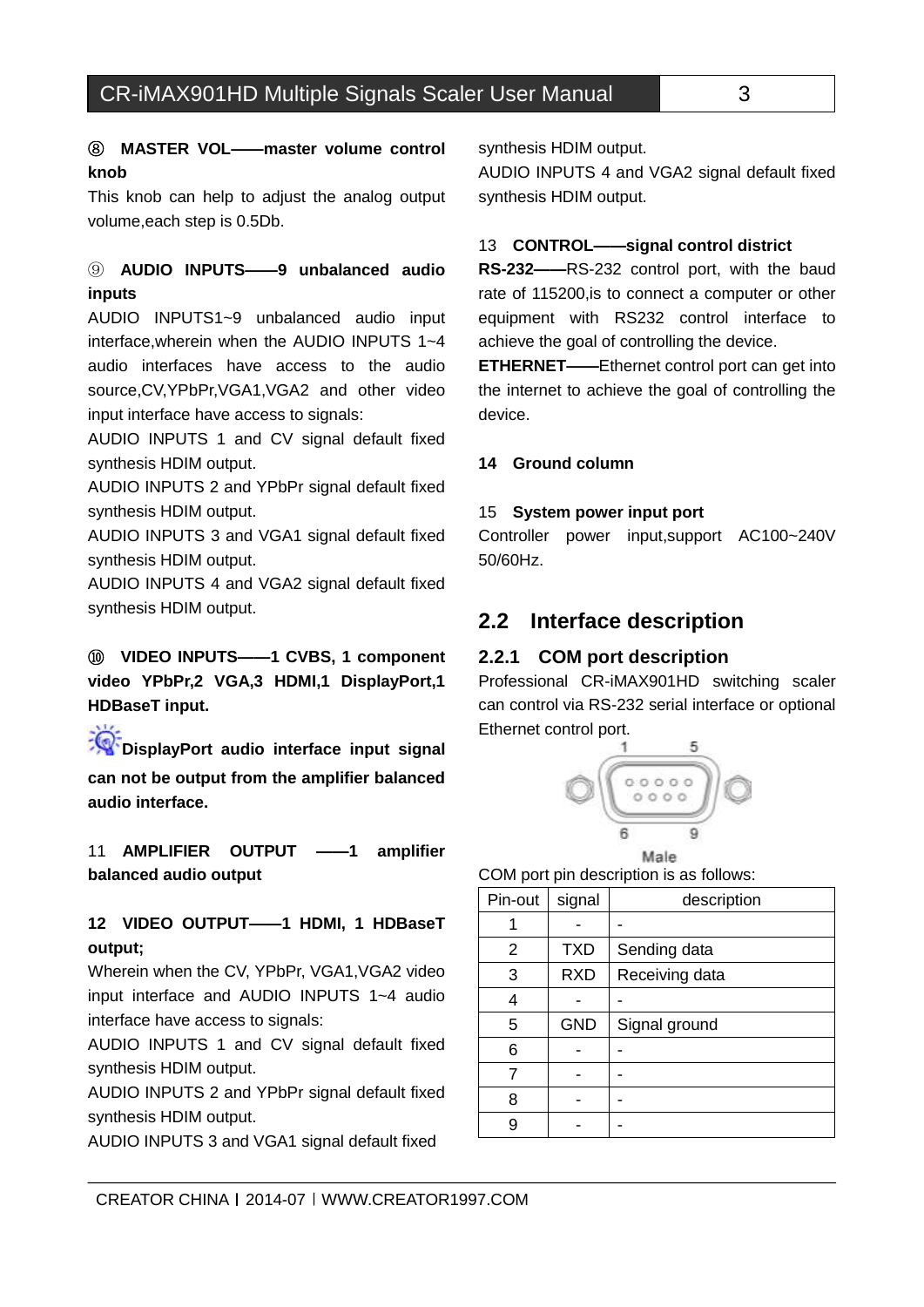## <span id="page-8-0"></span>**2.2 RJ45 network cable**

ſ

用户手册

## **producing methods**

This system used CAT-5 (five wire) as materials, and installed RJ45 connectors at both ends of CAT-5(commonly known as crystal head),thus to connect the network device.Twisted Pair standard connection provisions is designed to ensure the layout symmetry of the cable connector,thus you can make the interference between the cable connector cancel each other out.General UTP cable has four pairs of thin twisted lines,and marked with different colors.There are two methods of twisted pair connection:EIA/TIA 568B standard and EIA/TIA 568A standard.



|                    | T568A line order |                     |      |                |        |                 |       |
|--------------------|------------------|---------------------|------|----------------|--------|-----------------|-------|
|                    |                  |                     |      |                |        |                 |       |
| White and<br>green | green            | White and<br>orange | blue | White and blue | orange | White and brown | brown |

| T568B line order |        |           |      |           |       |           |       |
|------------------|--------|-----------|------|-----------|-------|-----------|-------|
|                  |        |           | 4    | 5         |       |           |       |
| White and        | orange | White and | blue | White and | green | White and | brown |
| orange           |        | green     |      | blue      |       | brown     |       |

Straight-through line:both ends are connected according to T568B standard.

Crossover cable:one end is connected according to T568A standard, the other end is connected according to T568B standard.



**When connected to the network router,we use the straight-though line connection method. When connected to a PC computer control,we use crossover cable connection method.**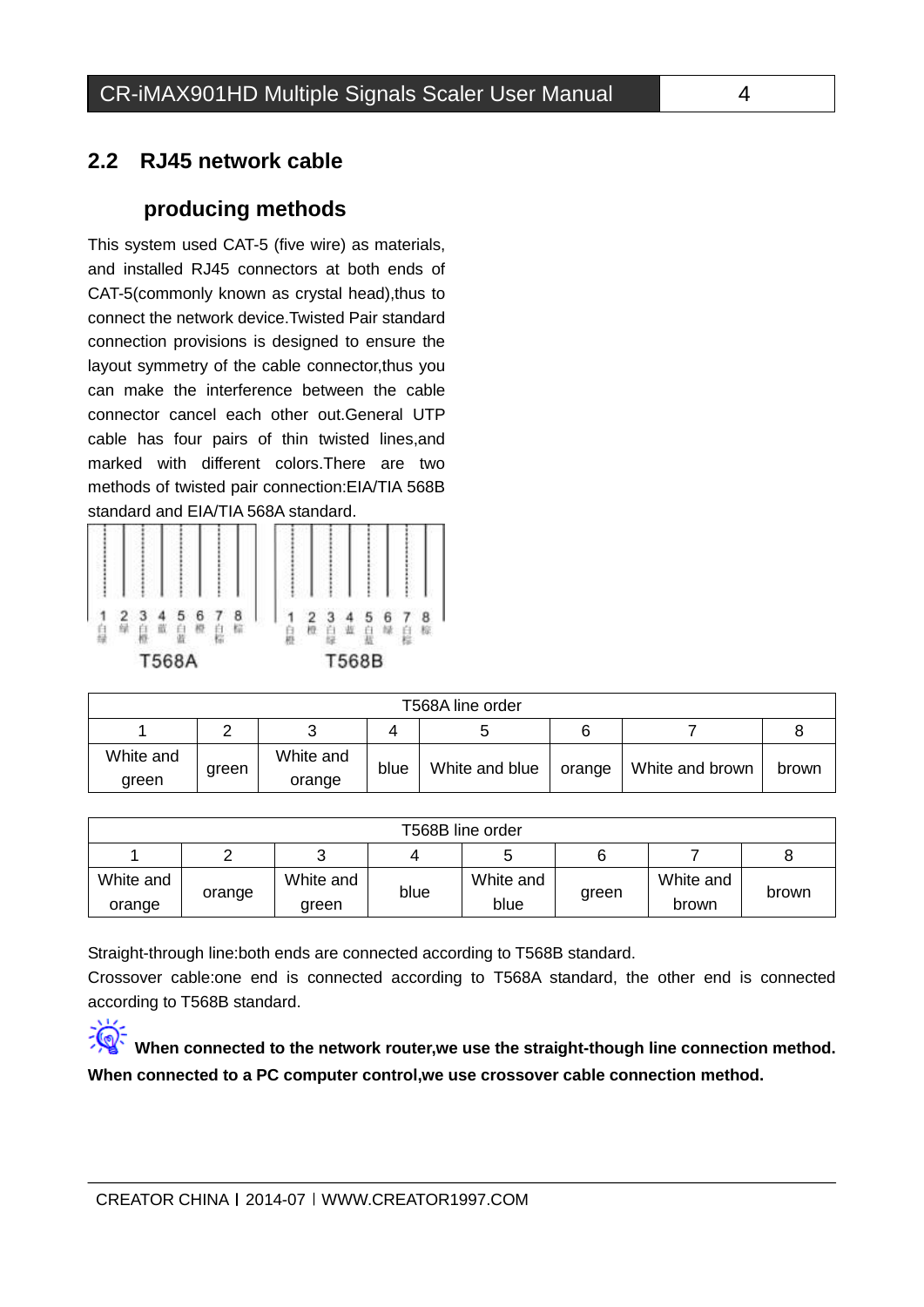

## <span id="page-9-0"></span>**2.3 Diagram of system connection**

## <span id="page-9-1"></span>**2.4 Panel operating instructions**

#### <span id="page-9-2"></span>**2.4.1 LCD display**

ſ

用户手册

10 seconds without operation,LCD backlight will turn off. Press any key,you can light it up.

#### <span id="page-9-3"></span>**2.4.2 Button lights**

The front panel has a button operation light, which flashes in red. When you press a button, the button lights will shine inside.

When it is charged,LCD display backlight also lights up and show that system is starting Loading…,when startup is completed,the main screen will be displayed.



Menu operation steps can be summarized as: Enter the menu  $\longrightarrow$  select setting  $\longrightarrow$ Option  $\longrightarrow$  select the option parameter information  $\longrightarrow$  determine the setting After setting 10 seconds without operation,the

system will automatically save parameter settings.

### <span id="page-9-4"></span>**2.4.3 Operation introduction 1,video channel switching**

**Step one:**AV button lights off (the default video channel), simply press the corresponding button. (CV,YPbPr,VGA1,VGA2,HDMI1,HDMI2,HDMI3,D isplayPort,HDBaseT)buttons,the lighting lights is the choice.

**Step two:**The current state is the audio channel settings(AV button lights), then press the AV button again to reset to the video channel, just repeating the first step.

#### **2,Audio channel switching**

Step one:AV button lights (set audio channel), simply press the corresponding (AUDIO INPUTS 1~9) buttons,the lighting light is the choice.

Step two:the current state is the video channel setting (AV button lights off), and then press the AV button once again to set audio channel. Just to repeat the first step.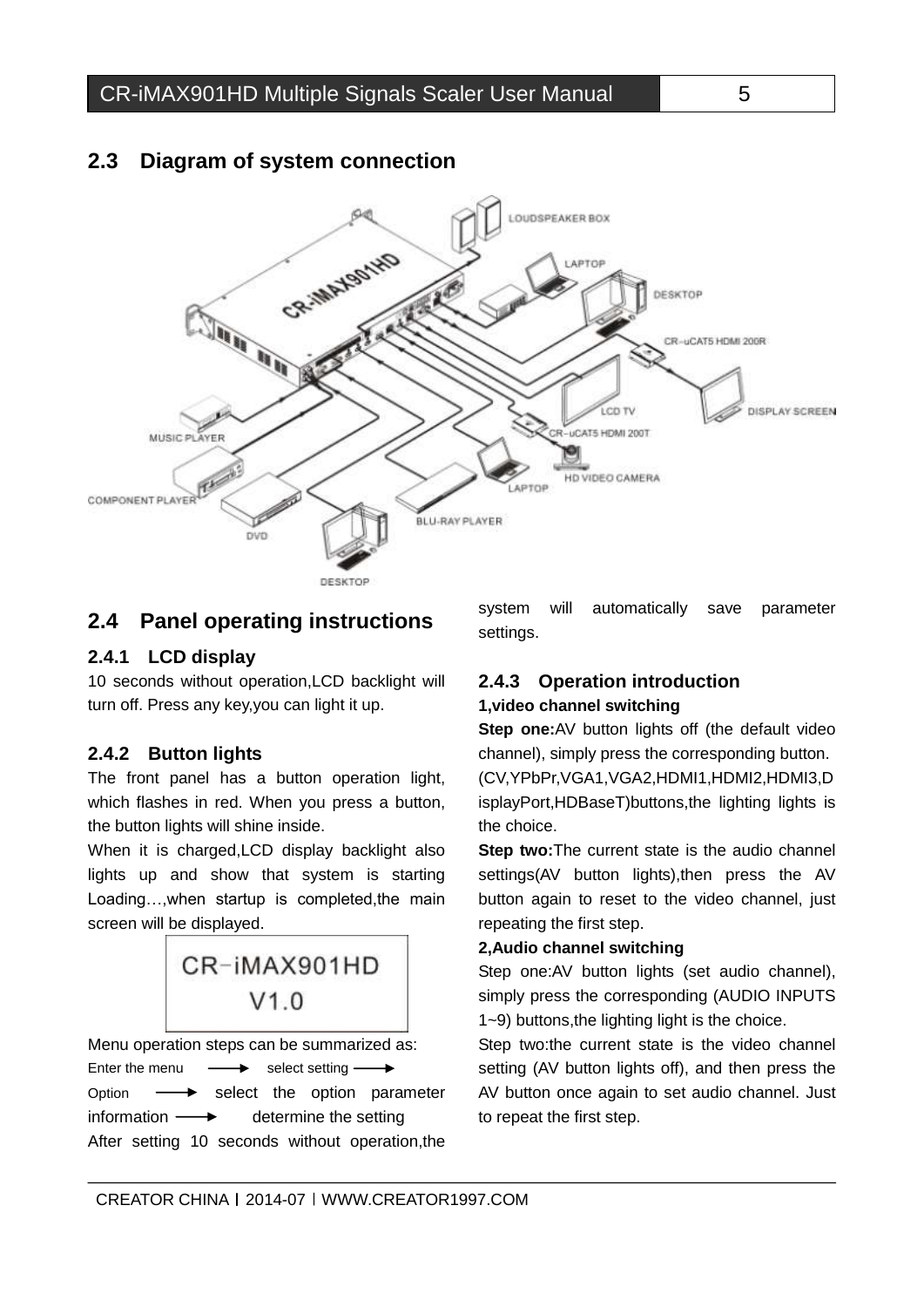#### CR-iMAX901HD Multiple Signals Scaler User's Manual 6

#### **3,Setting the menu options**

用户手册

ſ

**Step one:**press any button to light up the LCD screen,then press the "MENU"to enter the menu option.

**Step two:**turn the PARAMETER knob to select the needed setting item, then press "ENTER" to enter.

**Step three:**after entering the Selecting Setting Item, turn the PARAMETER knob to select the desired setting parameters,and then press "ENTER"to confirm the selection. Each press of LCD screen,it will display the corresponding parameter information.

**Step four:**when you need to set many parameters,just press the "MENU"to return to the previous menu after confirming each parameter, then you just need to repeat the operation of the second, third and fourth steps.

**If** if the current operation is in the menu **structure (as shown below), press "MENU" to return to the previous menu. If the current state is audio and video channel switch, press "MENU" to display the main menu page of scaler.**

#### <span id="page-10-0"></span>**2.4.4 Operation examples**

Such as:set the output resolution to 1280X1024@60Hz,the brightness to 60 and adjust the output volume to + 10.5dB.

1.Press "MENU" to enter into the menu option settings to set the resolution to 1280X1024@60Hz, LCD will display as follows:



Press "ENTER" to enter into the menu option settings, turn the PARAMETER knob to set the "OUTPUT Format"parameter. For example: when you enter the menu, the resolution will display as

1920X1080@50Hz.



3.The LCD display shows the current status of the option,then turn the PARAMETER knob to select the desired parameter 1280X1024@60Hz.



4.When you selected the parameters,press "ENTER"to confirm the changes,LCD screen will display the setting parameters.



5.Set the brightness parameter to 60. After you setting the resolution,press the "MENU" to return to the previous menu option,turn the PARAMETER knob to select until the LCD screen display the "Image Setting" option.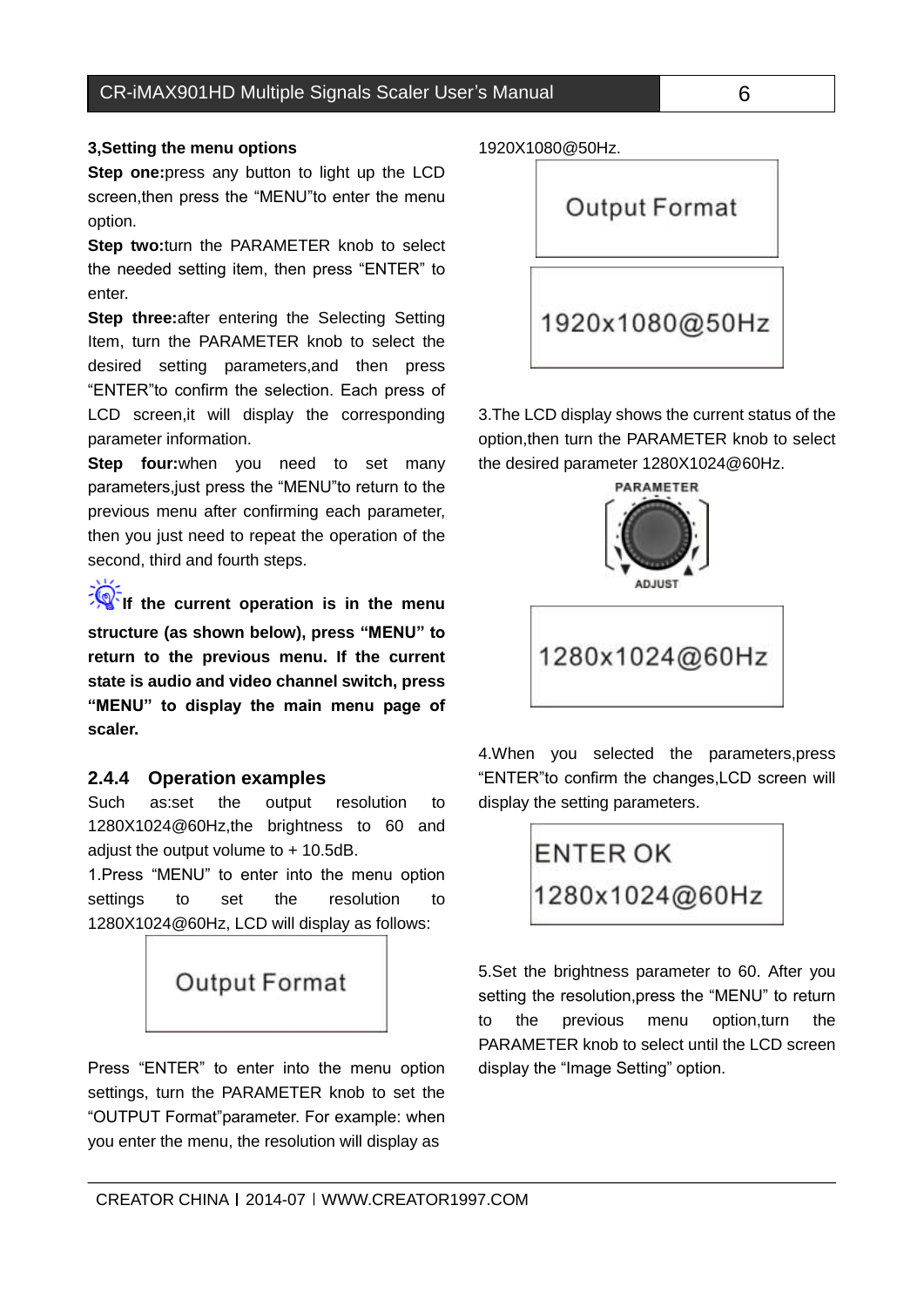

ſ

用户手册

6.Press"ENTER"to enter the menu option settings,turn the PARAMETER knob to select until the LCD screen displays the "Bright Adjust" option.



7.Press "ENTER" to confirm the option, thus to enter the option parameter settings. Now the LCD screen shows the current status of the option, then use "PARAMETER" to set the parameter to "60".



8.Press"ENTER" to confirm the changes, then the LCD screen will display the parameter information that has been set successfully.



9.Adjust the output volume to+10.5dB, then turn the MASTER VOL knob until the LCD displays the parameters to + 10.5dB, thus the operation is completed.

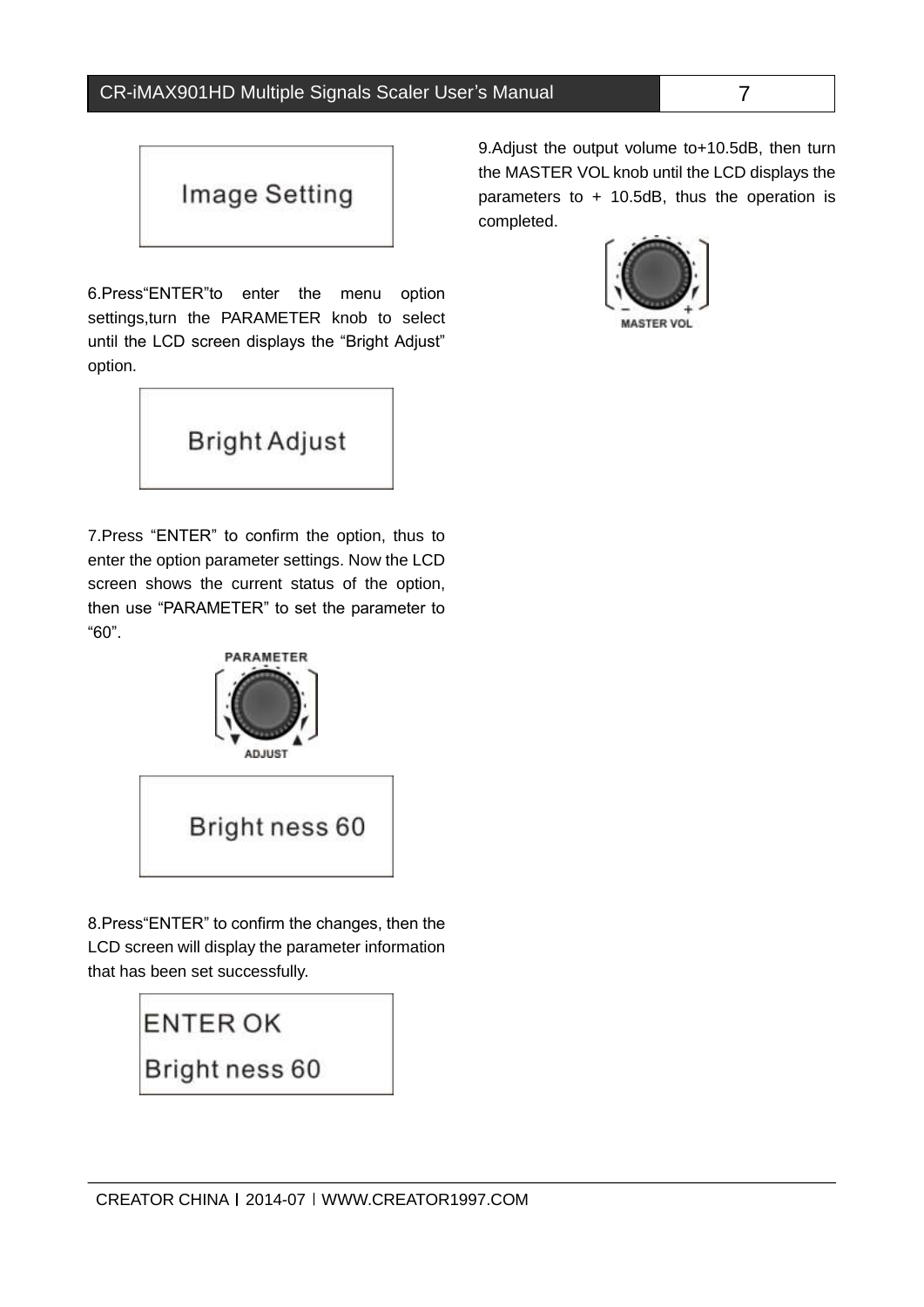CR-iMAX901HD Multiple Signals Scaler User's Manual 8

### <span id="page-12-0"></span>**2.5 Menu structure**

用户手册

ſ



**"VGA Adjust" is only valid when the VGA input channel is inserted; the "COPY TO HDMI" in EDID menu is only valid when it is inserted to the display terminal.**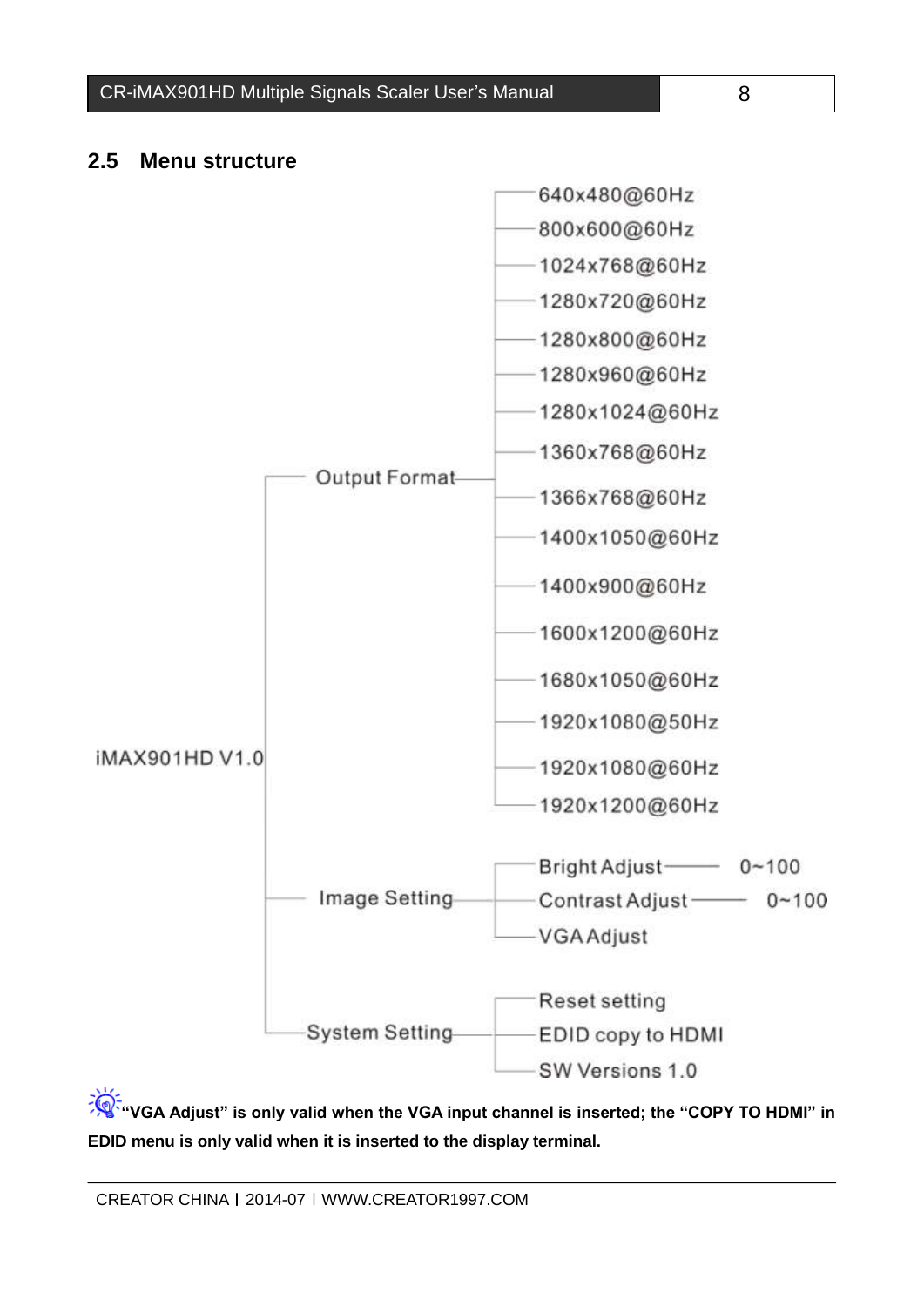<span id="page-13-0"></span>Serial protocol:Baud rate:115200 Data bits:8 Stop bits:1 Parity bit:none Ethernet:Agreement :TCP,IP:192.168.1.190 PORT:6666

#### **Video Switch Command**

ſ

| <b>Command</b> | <b>Response</b>     | <b>Description</b>       |
|----------------|---------------------|--------------------------|
| S SOURCE 0.    | >SOURCE CV          | <b>CV INPUT</b>          |
| S SOURCE 1.    | >SOURCE YPbPr       | <b>YPbPr INPUT</b>       |
| S SOURCE 2.    | >SOURCE VGA1        | <b>VGA1 INPUT</b>        |
| S SOURCE 3.    | >SOURCE VGA2        | <b>VGA2 INPUT</b>        |
| S SOURCE 4.    | >SOURCE HDMI1       | <b>HDMI1 INPUT</b>       |
| S SOURCE 5.    | >SOURCE HDMI2       | <b>HDMI2 INPUT</b>       |
| S SOURCE 6.    | >SOURCE HDMI3       | <b>HDMI3 INPUT</b>       |
| S SOURCE 7.    | >SOURCE DisplayPort | DisplayPort INPUT        |
| S SOURCE 8.    | >SOURCE HDBaseT     | <b>HDBaseT INPUT</b>     |
| R SOURCE.      | >Video Input: YPbPr | Read Current Video input |

#### **Audio Switch Command**

| <b>Command</b> | <b>Response</b>             | <b>Description</b>              |
|----------------|-----------------------------|---------------------------------|
| S AUDIO 0.     | >AUDIO 1 INPUT              | <b>AUDIO 1 INPUT</b>            |
| SAUDIO 1.      | >AUDIO 2 INPUT              | <b>AUDIO 2 INPUT</b>            |
| S AUDIO 2.     | >AUDIO 3 INPUT              | <b>AUDIO 3 INPUT</b>            |
| S AUDIO 3.     | >AUDIO 4 INPUT              | <b>AUDIO 4 INPUT</b>            |
| S AUDIO 4.     | >AUDIO 5 INPUT              | <b>AUDIO 5 INPUT</b>            |
| S AUDIO 5.     | >AUDIO 6 INPUT              | <b>AUDIO 6 INPUT</b>            |
| S AUDIO 6.     | >AUDIO 7 INPUT              | <b>AUDIO 7 INPUT</b>            |
| S AUDIO 7.     | >AUDIO 8 INPUT              | <b>AUDIO 8 INPUT</b>            |
| S AUDIO 8.     | >AUDIO 9 INPUT              | AUDIO 9 INPUT                   |
| SAUDIO 9.      | >HDMI&HDBaseT AUDIO INPUT   | HDMI&HDBaseT Audio Input for    |
|                |                             | Video is HDMI&HDBaseT           |
| R AUDIO.       | >Audio Input: AudioAnalog 1 | <b>Read Current Audio Input</b> |

#### **Resolution Command**

| Command     | <b>Response</b>        | <b>Description</b>               |
|-------------|------------------------|----------------------------------|
| S OUTPUT 0! | >OUTPUT 640x480@60Hz   | Resolution Output 640x480@60Hz   |
| S OUTPUT 1! | >OUTPUT 800x600@60Hz   | Resolution Output 800x600@60Hz   |
| S OUTPUT 2! | >OUTPUT 1024x768@60Hz  | Resolution Output 1024x768@60Hz  |
| S OUTPUT 3! | >OUTPUT 1280x720@60Hz  | Resolution Output 1280x720@60Hz  |
| S OUTPUT 4! | >OUTPUT 1280x800@60Hz  | Resolution Output 1280x800@60Hz  |
| S OUTPUT 5! | >OUTPUT 1280x960@60Hz  | Resolution Output 1280x960@60Hz  |
| S OUTPUT 6! | >OUTPUT 1280x1024@60Hz | Resolution Output 1280x1024@60Hz |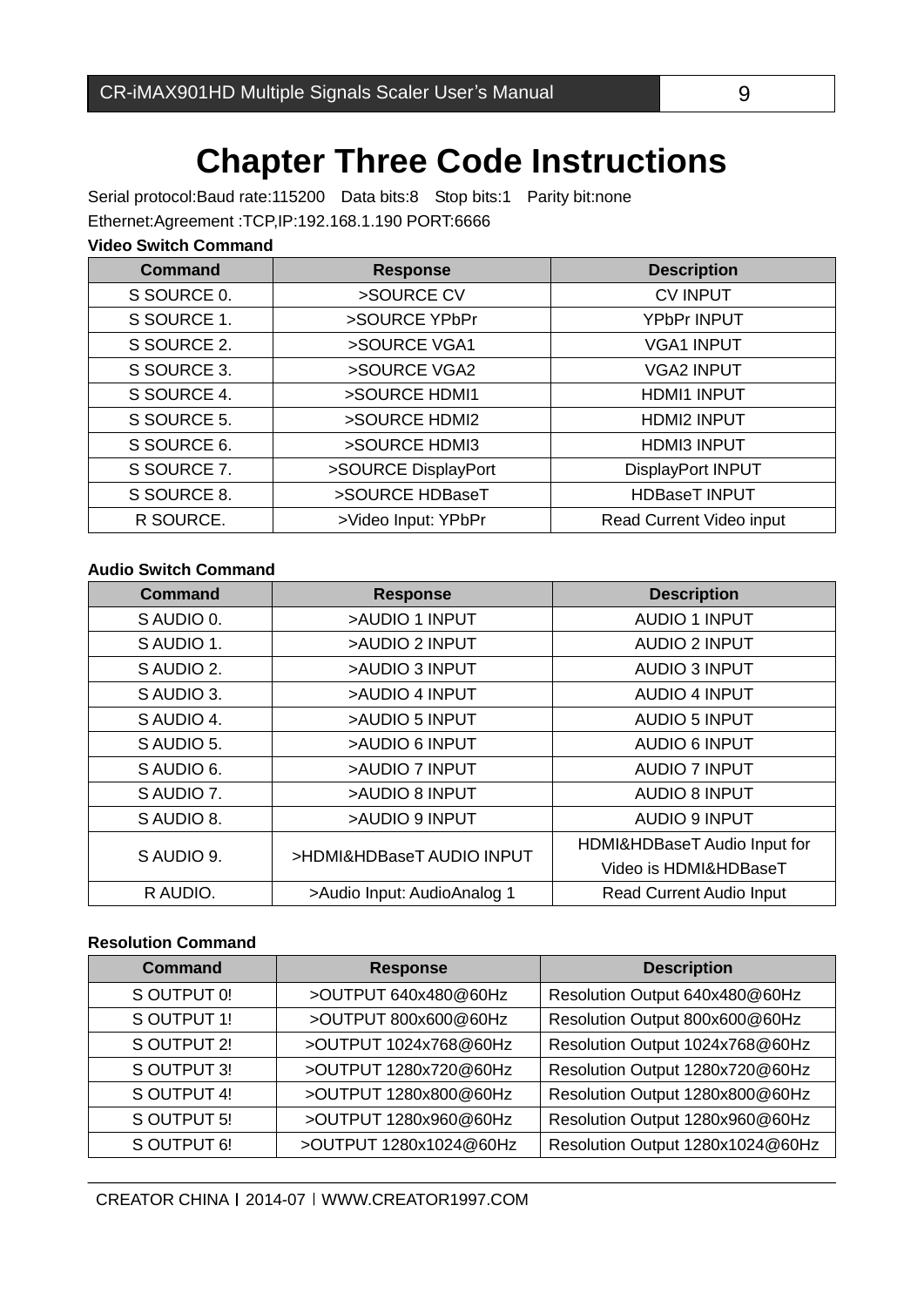| CR-iMAX901HD Multiple Signals Scaler User's Manual |                                     |  | 10                                |
|----------------------------------------------------|-------------------------------------|--|-----------------------------------|
| S OUTPUT 7!                                        | >OUTPUT 1360x768@60Hz               |  | Resolution Output 1360x768@60Hz   |
| S OUTPUT 8!                                        | >OUTPUT 1366x768@60Hz               |  | Resolution Output 1366x768@60Hz   |
| S OUTPUT 9!                                        | >OUTPUT 1400x1050@60Hz              |  | Resolution Output 1400x1050@60Hz  |
| S OUTPUT A!                                        | >OUTPUT 1440x900@60Hz               |  | Resolution Output 1440x900@60Hz   |
| S OUTPUT B!                                        | >OUTPUT 1600x1200@60Hz              |  | Resolution Output 1600x1200@60Hz  |
| S OUTPUT C!                                        | >OUTPUT 1680x1050@60Hz              |  | Resolution Output 1680x1050@60Hz  |
| S OUTPUT D!                                        | >OUTPUT 1920x1080@50Hz              |  | Resolution Output 1920x1080@50Hz  |
| S OUTPUT E!                                        | >OUTPUT 1920x1080@60Hz              |  | Resolution Output 1920x1080@60Hz  |
| S OUTPUT F!                                        | >OUTPUT 1920x1200@60Hz              |  | Resolution Output 1920x1200@60Hz  |
| R OUTPUT!                                          | >Output Resolution:<br>800x600@60Hz |  | <b>Read Current Output Format</b> |

#### **Audio Input Volume Adjust Command**

| <b>Command</b> | <b>Response</b>           | <b>Description</b>            |
|----------------|---------------------------|-------------------------------|
| A [X] INPUT 0% | >AUDIAO INPUT [X+1] 0dB   | Audio Input [x] setting 0dB   |
| A [X] INPUT 1% | >AUDIAO INPUT [X+1] -3dB  | Audio Input [x] setting -3dB  |
| A [X] INPUT 2% | >AUDIAO INPUT [X+1] -6dB  | Audio Input [x] setting -6dB  |
| A [X] INPUT 3% | >AUDIAO INPUT [X+1] -9dB  | Audio Input [x] setting -9dB  |
| A [X] INPUT 4% | >AUDIAO INPUT [X+1] -12dB | Audio Input [x] setting -12dB |
| A [X] INPUT 5% | >AUDIAO INPUT [X] -15dB   | Audio Input [x] setting -15dB |
| A [X] INPUT 6% | >AUDIAO INPUT [X] -18dB   | Audio Input [x] setting -18dB |
| A [X] INPUT 7% | >AUDIAO INPUT [X] -21dB   | Audio Input [x] setting -21dB |

[X] represents the which audio to input. When the [X] is 9, it means that the audio inputs is HDMI1, HMDI2, HDMI3 and HDBaseT. For example: The second input audio is adjusted -12dB, its command is as follows:

A 1 INPUT 4%

#### **Audio Output Volume Adjust Command**

| Command          | <b>Response</b>               | <b>Description</b>                  |
|------------------|-------------------------------|-------------------------------------|
| A+ OUTPUT%       | >Analog AUDIAO OUTPUT + 0.5dB | Analog Audio Output setting + 0.5dB |
| A-OUTPUT%        | >Analog AUDIAO OUTPUT - 0.5dB | Analog Audio Output setting - 0.5dB |
| B+ OUTPUT%       | >HDMI AUDIAO OUTPUT + 0.5dB   | HDMI Audio Output setting + 0.5dB   |
| <b>B-OUTPUT%</b> | >HDMI AUDIAO OUTPUT - 0.5dB   | HDMI Audio Output setting - 0.5dB   |
| MUTE ON%         | >MUTE ON                      | Audio Output Mute On                |
| <b>MUTE OFF%</b> | >MUTE OFF                     | Audio Output Mute Off               |
| CLOSE 0%         | >Analog AUDIO MUTE ON         | Analog Audio MUTE ON                |
| OPEN 0%          | >Analog AUDIO MUTE OFF        | Analog Audio MUTE OFF               |
| CLOSE 1%         | >HDMI AUDIO MUTE ON           | <b>HDMI Audio MUTE ON</b>           |
| OPEN 1%          | >HDMI AUDIO MUTE OFF          | <b>HDMI Audio MUTE OFF</b>          |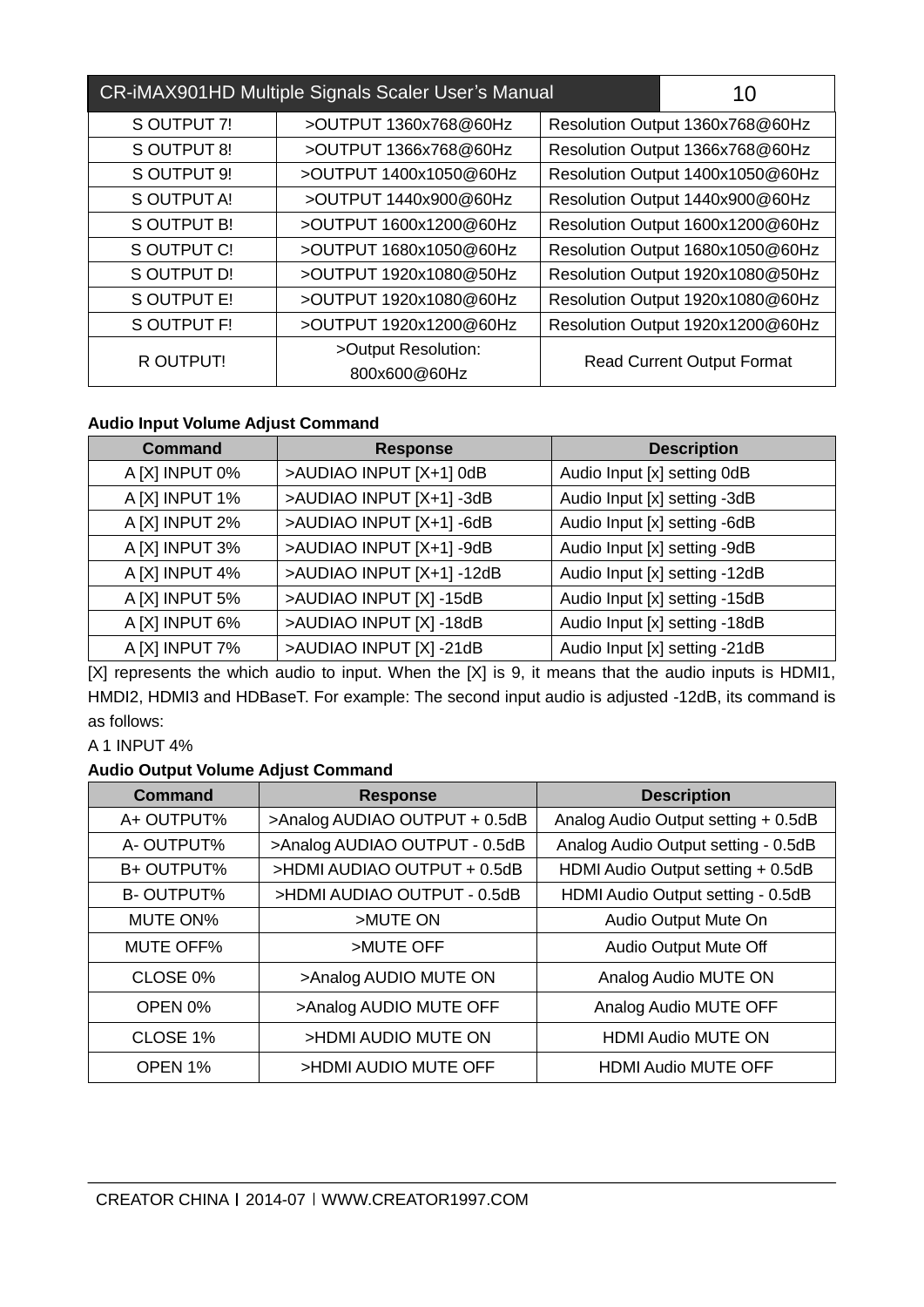## CR-iMAX901HD Multiple Signals Scaler User's Manual 11

| <b>Command</b>  | <b>Response</b>        | <b>Description</b>                               |
|-----------------|------------------------|--------------------------------------------------|
| Auto Adjust*    | >VGA Input Auto Adjust | VGA Image auto adjust                            |
| VStart+*        | >VGA Input V Start + 1 | Move the VGA input image one column up           |
| VStart-*        | >VGA Input V Start - 1 | Move the VGA input image one column down         |
| HStart+*        | >VGA Input H Start + 1 | Move the VGA input image one column left         |
| HStart-*        | >VGA Input H Start - 1 | Move the VGA input image one column right        |
| HTotal+*        | >VGA Input H Total + 1 | Add 1 column to the total of VGA input images    |
| HTotal-*        | >VGA Input H Total - 1 | Remove 1 column of the total of VGA input images |
| Brightness 000* | >Brightness Value: 000 | Set Brightness                                   |
| Brightness*     | >Brightness Value: 000 | <b>Read Brightness</b>                           |
| Contrast 000*   | >Contrast Value: 000   | <b>Set Contrast</b>                              |
| Contrast*       | >Contrast Value: 000   | <b>Read Contrast</b>                             |

### **Image adjustment commands**

ſ

#### **Other commands**

| Command                                     | <b>Response</b>          | <b>Description</b>                      |  |
|---------------------------------------------|--------------------------|-----------------------------------------|--|
| <default></default>                         | >DEFAULT OK              | Restore factory defaults in next charge |  |
| <copyedid></copyedid>                       | >COPY EDID OK            | Copy EDID display device to HDMI        |  |
|                                             |                          | interface                               |  |
| <sipr[192-168-1-190]></sipr[192-168-1-190]> | >SIPR:192.168.1.190      | Set the IP address                      |  |
| <gar[192-168-1-1]></gar[192-168-1-1]>       | >GAR:192.168.1.1         | Set the gateway address                 |  |
| <subr[255-255-255-0]></subr[255-255-255-0]> | >SUBR:255.255.255.0      | Set the subnet source address           |  |
| <sport[6666]></sport[6666]>                 | >SPORT:6666              | Set the port number                     |  |
| $<$ SIPR $>$                                | >SIPR:192.168.1.190      | Query the IP address                    |  |
| $<$ GAR $>$                                 | >GAR:192.168.1.1         | Query the gateway address               |  |
| <subr></subr>                               | >SUBR:255.255.255.0      | Query the subnet mask                   |  |
| <sport></sport>                             | >SPORT:6666              | Query the port number                   |  |
| <bellon></bellon>                           | >Bell On                 | Open the buzzer                         |  |
| <belloff></belloff>                         | >Bell Off                | Close the buzzer                        |  |
| <bellstatus></bellstatus>                   | >Bell Status: ON         | Query buzzer status                     |  |
|                                             | >LPMCU SW Versions: V1.0 |                                         |  |
| $<$ SW $>$                                  | >FPMCU SW Versions: V1.0 | Check the software version              |  |
|                                             | >FLMCU SW Versions: V1.0 |                                         |  |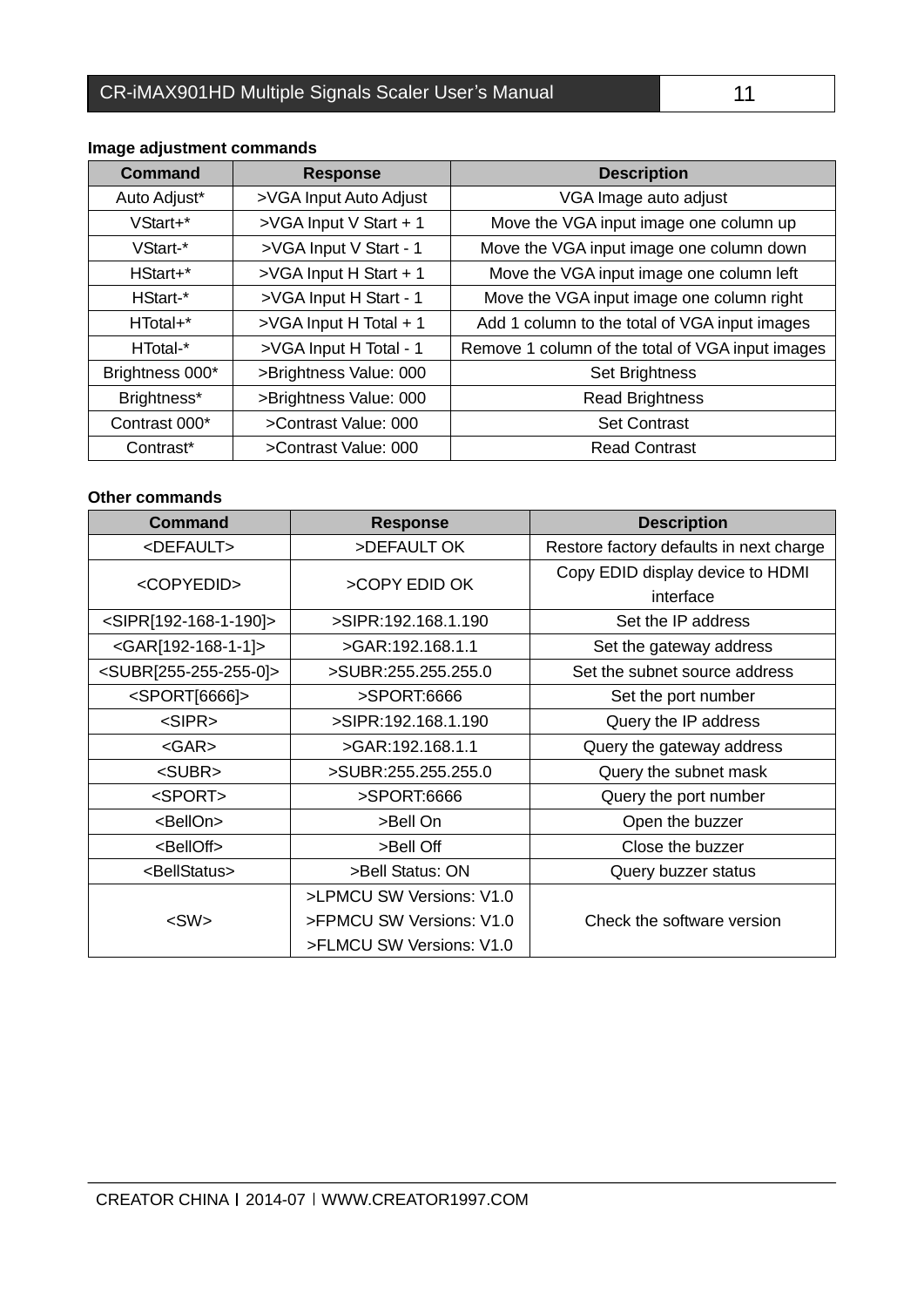<span id="page-16-0"></span>ſ

## **Chapter Four Specifications**

| model                        |                                                                                |  |  |
|------------------------------|--------------------------------------------------------------------------------|--|--|
| <b>Technical</b>             | <b>CR-IMAX901HD</b>                                                            |  |  |
| <b>Specifications</b>        |                                                                                |  |  |
| Analog CV video/YPbPr video  |                                                                                |  |  |
| Gain                         | 0dB                                                                            |  |  |
| <b>Bandwidth</b>             | 150MHz @ -3dB                                                                  |  |  |
| Format                       | NTSC, PAL, SECAM                                                               |  |  |
| <b>Differential</b><br>phase | 0.1°, 3.58-4.43 MHz                                                            |  |  |
| error                        |                                                                                |  |  |
| Differential gain error      | 0.1%, 3.58-4.43 MHz                                                            |  |  |
| Switching speed              | 200 ns(the maximum time)                                                       |  |  |
| Signal type                  | Composite video(CVBS), Component video(YPbPr/YCbCr)                            |  |  |
| Interface                    | RCA female joint(4PIN),1(CVBS),1(YPbPr/YCbCr)                                  |  |  |
| Minimum / maximum<br>level   | Analog signal: -2V/+2V                                                         |  |  |
| Impedance                    | $75 \Omega$                                                                    |  |  |
| <b>Return loss</b>           | <-30dB@5MHz                                                                    |  |  |
| <b>Analog VGA video</b>      |                                                                                |  |  |
| Gain                         | $0$ dB                                                                         |  |  |
| <b>Bandwidth</b>             | 380 MHz                                                                        |  |  |
| Signal type                  | <b>VGA</b>                                                                     |  |  |
| Interface                    | 15-pin HD female interface, 2 VGA input                                        |  |  |
| Signal strength              | 0.63V p-p to 0.9 V p-p                                                         |  |  |
| Impedance                    | $75 \Omega$                                                                    |  |  |
| <b>Return loss</b>           | <-40dB@5MHz                                                                    |  |  |
| DC compensation              | Maximum ±5mV                                                                   |  |  |
|                              | 640x480@60Hz;800x600@60Hz;1024x768@60Hz;1280x720@60Hz;1280x                    |  |  |
|                              | 800@60Hz;1280x960@60Hz;1280x1024@60Hz;1360x768@60Hz;1366x76                    |  |  |
| Supported resolution         | 8@60Hz;1400x1050@60Hz;1440x900@60Hz;1600x1200@60Hz;1680x105                    |  |  |
|                              | 0@60Hz;1920x1080@50Hz;1920x1080@60Hz;1920x1200@60Hz                            |  |  |
| <b>HDMI</b> video            |                                                                                |  |  |
| Supported protocols          | HDMI1.3a, DVI1.0, HDCP1.3                                                      |  |  |
| Maximum pixel clock          | 225MHz                                                                         |  |  |
| Interface bandwidth          | 6.75Gbps(RGB:2.25 Gbps/per lane)                                               |  |  |
| Signal type                  | In HDMI 1.3a / DVI 1.0 specifications HDMI / DVI-D all-digital T.M.D.S. signal |  |  |
| Interface                    | HDMI-A interface (Type A connector), 3 HDMI input, 1HDMI output                |  |  |
| Minimum / maximum<br>level   | T.M.D.S.2.9V/3.3V                                                              |  |  |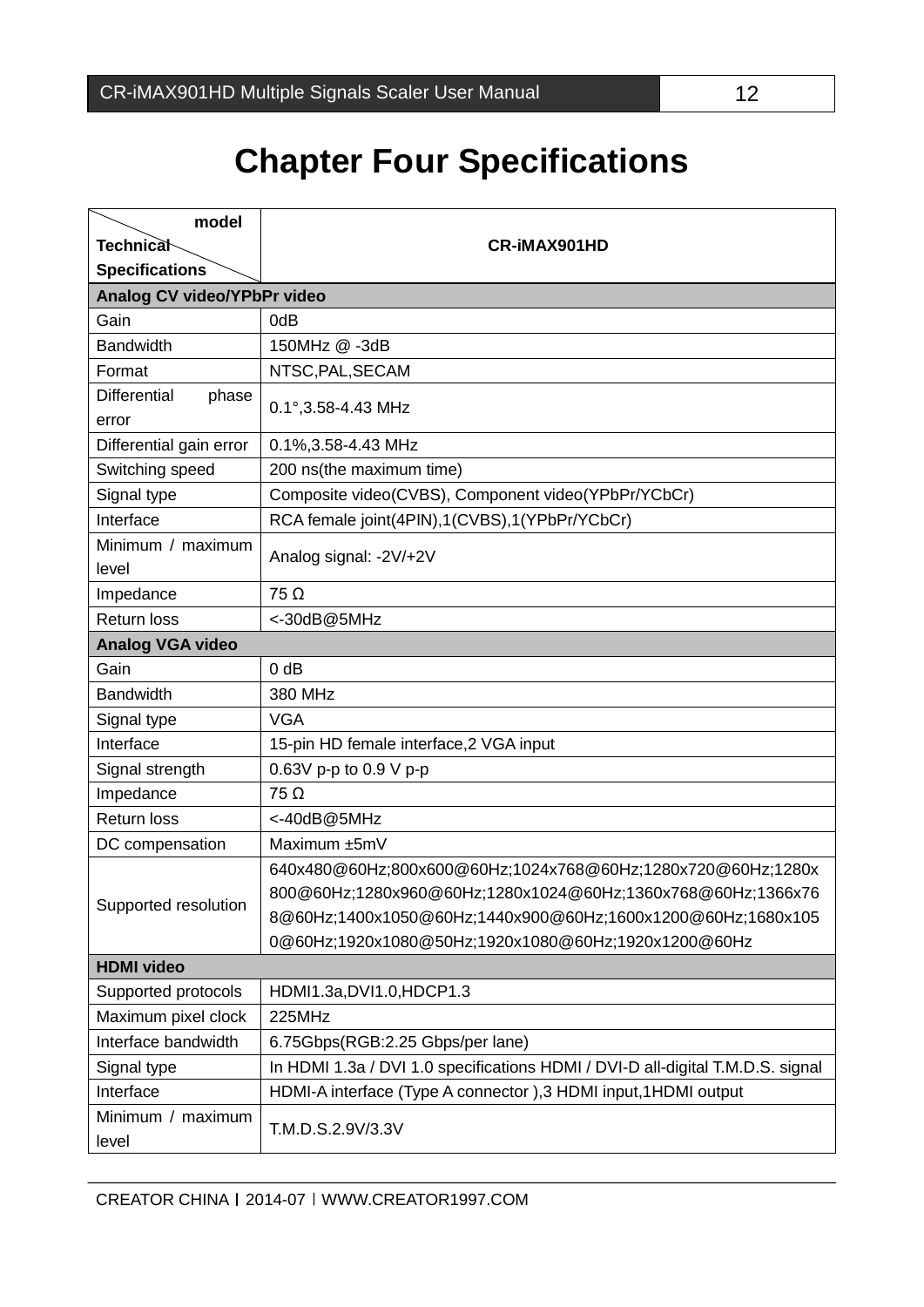| CR-iMAX901HD Multiple Signals Scaler User Manual<br>13 |                                                                           |  |
|--------------------------------------------------------|---------------------------------------------------------------------------|--|
| Impedance                                              | 100 $\Omega$                                                              |  |
| Input EDID                                             | Use the system default EDID, (Supports EDID mapped to the input terminal) |  |
| DC<br>The<br>maximum                                   |                                                                           |  |
| bias error                                             | 15mV                                                                      |  |
| Recommended                                            | The input distance is less than 25 meters; output less than 10 meters, in |  |
| input<br>maximum                                       | 1920x1080p@60(you're recommended to use the certified HDMI dedicated      |  |
| distance                                               | wire, such as the Molex TM wire.)                                         |  |
|                                                        | 640x480@60Hz;800x600@60Hz;1024x768@60Hz;1280x720@60Hz;1280x               |  |
| Supported resolution                                   | 800@60Hz;1280x960@60Hz;1280x1024@60Hz;1360x768@60Hz;1366x76               |  |
|                                                        | 8@60Hz;1400x1050@60Hz;1440x900@60Hz;1600x1200@60Hz;1680x105               |  |
|                                                        | 0@60Hz;1920x1080@50Hz;1920x1080@60Hz;1920x1200@60Hz                       |  |
| <b>DisplayPort video</b>                               |                                                                           |  |
| Interface                                              | 20-pin DP interface, standard, 1 DisplayPort input                        |  |
| Supported protocols                                    | DisplayPort 1.1                                                           |  |
| Maximum                                                | 500us                                                                     |  |
| transmission delay                                     |                                                                           |  |
| Transmission                                           | The maximum of transmission bandwidth is 10.8Gb/S                         |  |
| bandwidth                                              |                                                                           |  |
|                                                        | 640x480@60Hz;800x600@60Hz;1024x768@60Hz;1280x720@60Hz;1280x               |  |
| Supported resolution                                   | 800@60Hz;1280x960@60Hz;1280x1024@60Hz;1360x768@60Hz;1366x76               |  |
|                                                        | 8@60Hz;1400x1050@60Hz;1440x900@60Hz;1600x1200@60Hz;1680x105               |  |
|                                                        | 0@60Hz;1920x1080@50Hz;1920x1080@60Hz;1920x1200@60Hz                       |  |
| <b>HDBaseT video</b>                                   |                                                                           |  |
| Interface                                              | RJ-45 female interface;1 HDBaseT input,1 HDBaseT output                   |  |
| Supported protocols                                    | Conform to HDCP standard                                                  |  |
| Maximum pixel clock                                    | 225MHz                                                                    |  |
| Impedance                                              | $100\Omega$                                                               |  |
| Recommended                                            | The maximum transmission distance is ≤100m(use standard Cat5 enhanced     |  |
| maximum<br>input                                       | or Cat6 cable)                                                            |  |
| distance                                               |                                                                           |  |
|                                                        | 640x480@60Hz;800x600@60Hz;1024x768@60Hz;1280x720@60Hz;1280x               |  |
| Supported resolution                                   | 800@60Hz;1280x960@60Hz;1280x1024@60Hz;1360x768@60Hz;1366x76               |  |
|                                                        | 8@60Hz;1400x1050@60Hz;1440x900@60Hz;1600x1200@60Hz;1680x105               |  |
|                                                        | 0@60Hz;1920x1080@50Hz;1920x1080@60Hz;1920x1200@60Hz                       |  |
| <b>Audio signal</b>                                    |                                                                           |  |
| Input/output interface                                 | 9 3-pin phoenix joint/each has unbalanced audio input, Balanced audio     |  |
|                                                        | amplifier output of 1 4-pin phoenix joint                                 |  |
| Gain                                                   | $0$ dB                                                                    |  |
| Frequency response                                     | 20 Hz~20 kHz,                                                             |  |
| THD + Noise                                            | 0.05%@1 kHz (with rated voltage)                                          |  |
| Signal-to-Noise(S/N)                                   | >80dB                                                                     |  |
| Stereo separation                                      | >80dB@1 kHz                                                               |  |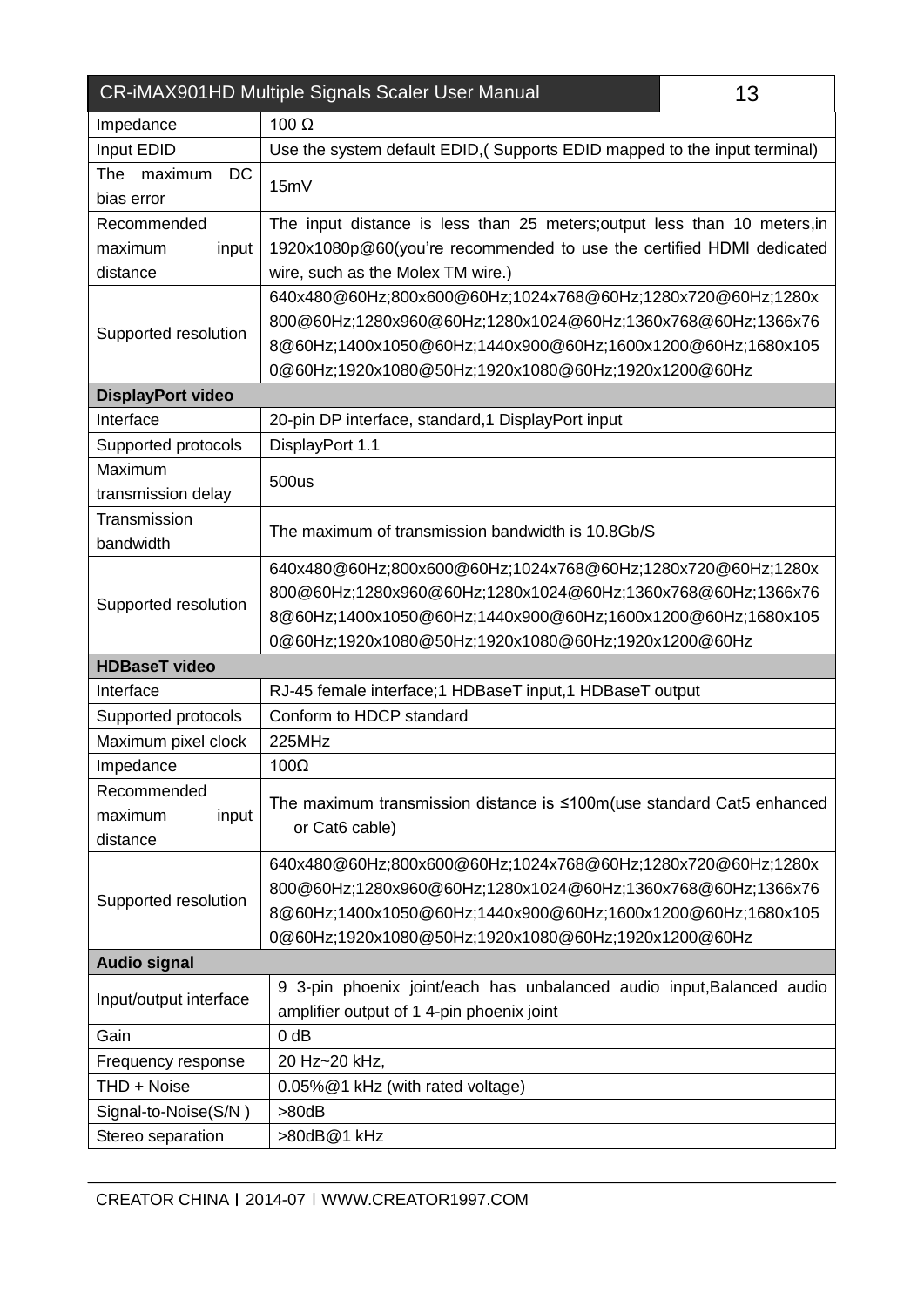| CR-iMAX901HD Multiple Signals Scaler User Manual<br>14 |                                                            |  |  |  |
|--------------------------------------------------------|------------------------------------------------------------|--|--|--|
| Common-mode<br>rejection ratio(CMRR)                   | >75dB@:20 Hz ~ 20 kHz                                      |  |  |  |
| Signal type                                            | stereo                                                     |  |  |  |
| Impedance                                              | input:>10 $k\Omega$ (Unbalanced)                           |  |  |  |
| maximum input level                                    | +19.5dBu,                                                  |  |  |  |
| Gain error                                             | $\pm 0.1$ dB @ 20 Hz ~ 20 kHz                              |  |  |  |
| <b>Control types</b>                                   |                                                            |  |  |  |
| button                                                 | Front panel, LCD screen status display                     |  |  |  |
| serial control interface                               | RS-232,9-pin female D-type interface                       |  |  |  |
| Baud rate and protocol                                 | Baud rate:115200, Data bits:8 bits, stop bits:1, No parity |  |  |  |
| The serial control port                                |                                                            |  |  |  |
| structure                                              | $2=TX,3=RX,5=GND$                                          |  |  |  |
| Ethernet<br>control                                    | RJ-45 female interface                                     |  |  |  |
| interface                                              |                                                            |  |  |  |
| Ethernet<br>control                                    | <b>TCP/IP</b>                                              |  |  |  |
| protocol                                               |                                                            |  |  |  |
| Ethernet control rate                                  | Adaptive 10M/100M, full-duplex or half-duplex              |  |  |  |
| HDBaseT remote                                         | HDBaseT remote RS232 control                               |  |  |  |
| <b>Specification</b>                                   |                                                            |  |  |  |
| Power supply                                           | 100VAC~240VAC,50/60Hz                                      |  |  |  |
| Temperature                                            | Storage and operation temperature:-20°~+70°C               |  |  |  |
| Humidity                                               | Storage and operation humidity:0 ~.95%                     |  |  |  |
| <b>Chassis Size</b>                                    | 483(L)X230(W)X44mm(H)                                      |  |  |  |
| Product weight                                         | About 2.3kg                                                |  |  |  |
| <b>MTBF</b>                                            | 30,000 hours                                               |  |  |  |
| Warranty                                               | 1 year free warranty and lifetime maintenance              |  |  |  |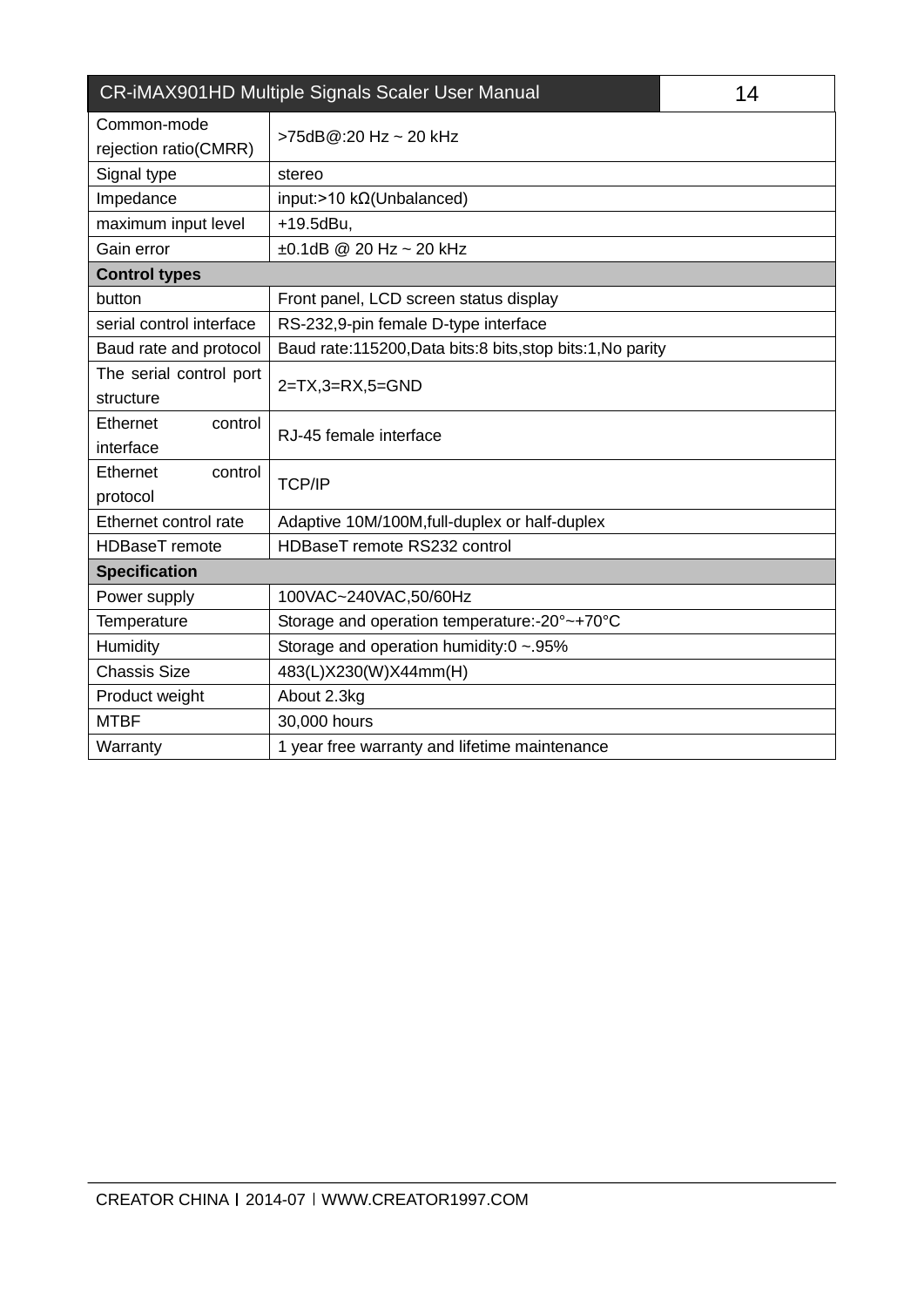ſ

## <span id="page-19-0"></span>**Chapter Five Common Trouble Solution**

| <b>Trouble Phenomenon</b>                                                                                                | <b>Troubleshooting methods</b>                                                                                                                                                                                                                     |  |  |
|--------------------------------------------------------------------------------------------------------------------------|----------------------------------------------------------------------------------------------------------------------------------------------------------------------------------------------------------------------------------------------------|--|--|
| When the color is missing or no video signal<br>output appears                                                           | May be the VGA signal lines on both ends of<br>the joint are not well connected or the wires<br>has open circuit or short circuit.                                                                                                                 |  |  |
| When a serial port (generally refers to:computer<br>serial port) can not control CR-iMAX901HD matrix                     | Check whether the communication port of<br>0<br>the control software is corresponding to the<br>serial of the connected equipment, whether<br>the communication port of the computer is<br>good, whether the communication protocol is<br>correct. |  |  |
| When switching CR-iMAX901HD, there is return<br>code but no corresponding image output                                   | Check whether the corresponding input end<br>0<br>has signal or not (you can use oscilloscope<br>or multimeter to test), if there is no signal,<br>maybe the input wire is loose or broken, just<br>to replace the connection cable.               |  |  |
| If the POWER light is not bright and the LCD has<br>no display and the operation has no response                         | Check whether the power input is good or<br>$\bullet$<br>not.                                                                                                                                                                                      |  |  |
| If the image output has been jammed                                                                                      | It is possible that the input and output line<br>$\bullet$<br>are not connected well or there is no<br>well-grounded.                                                                                                                              |  |  |
| If you can feel significant static electricity when<br>you pull and plug audio and video interface                       | It is possible that the power of the device is<br>not well grounded. Please follow the correct<br>way to ground, otherwise it is easy to<br>damage the host and shorten the life of the<br>it.                                                     |  |  |
| If the LCD display is normal, the communication<br>port has return code, but there is no image output<br>or audio output | It is possible that the audio or video interface<br>$\bullet$<br>is loose, just replace it.<br>It is possible that there is a short in the wire,<br>just replace it.<br>It is possible that the circuit is broken, just<br>replace it.             |  |  |
| If the panel buttons and the communication ports<br>of CR-iMAX901HD can not be controlled                                | It is possible that the inside pieces of the<br>host has been damaged.Please send it to<br>the professionals to repair.                                                                                                                            |  |  |